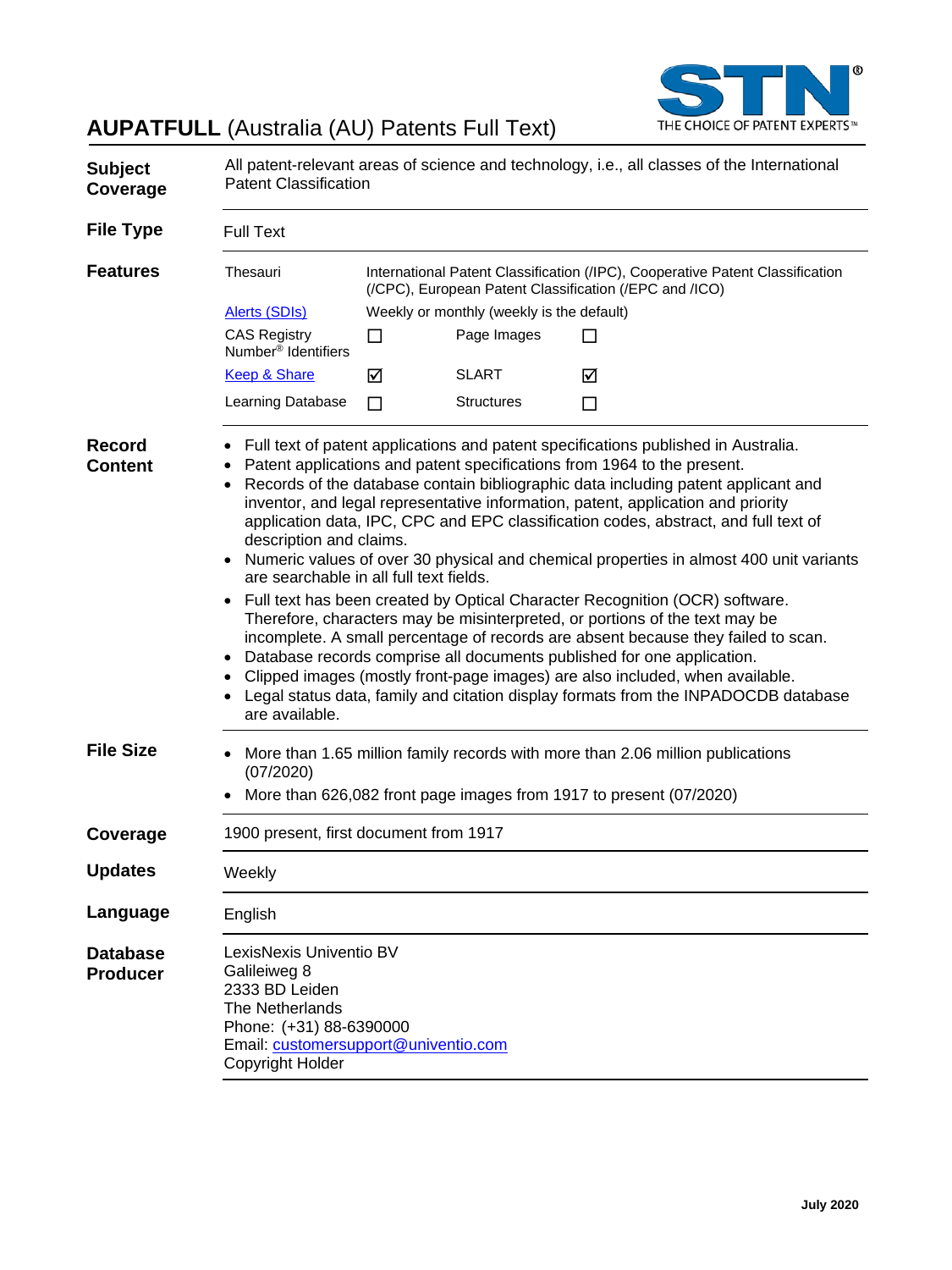| <b>Database</b><br><b>Supplier</b> | <b>FIZ Karlsruhe</b><br><b>STN Europe</b><br>P.O. Box 2465<br>76012 Karlsruhe<br>Germany<br>Phone: +49-7247-808-555<br>+49-7247-808-259<br>Fax:<br>Email: helpdesk@fiz-karlsruhe.de                                                                                                                                                                               |
|------------------------------------|-------------------------------------------------------------------------------------------------------------------------------------------------------------------------------------------------------------------------------------------------------------------------------------------------------------------------------------------------------------------|
| <b>Sources</b>                     | Patent applications and granted patents published by the Australian Patent Office                                                                                                                                                                                                                                                                                 |
| <b>User Aids</b>                   | Online Helps (HELP DIRECTORY lists all help messages available)<br><b>STNGUIDE</b>                                                                                                                                                                                                                                                                                |
| <b>Clusters</b>                    | AEROTECH<br>$\bullet$<br>ALLBIB<br>$\bullet$<br>AUTHORS<br><b>CORPSOURCE</b><br><b>ENGINEERING</b><br><b>FULLTEXT</b><br>$\bullet$<br><b>HPATENTS</b><br>$\bullet$<br><b>PATENTS</b><br>٠<br>PNTTEXT<br><b>STN Database Cluster information:</b><br>http://www.stn-<br>international.de/en/customersupport/customer-<br>support#cluster+%7C+subjects+%7C+features |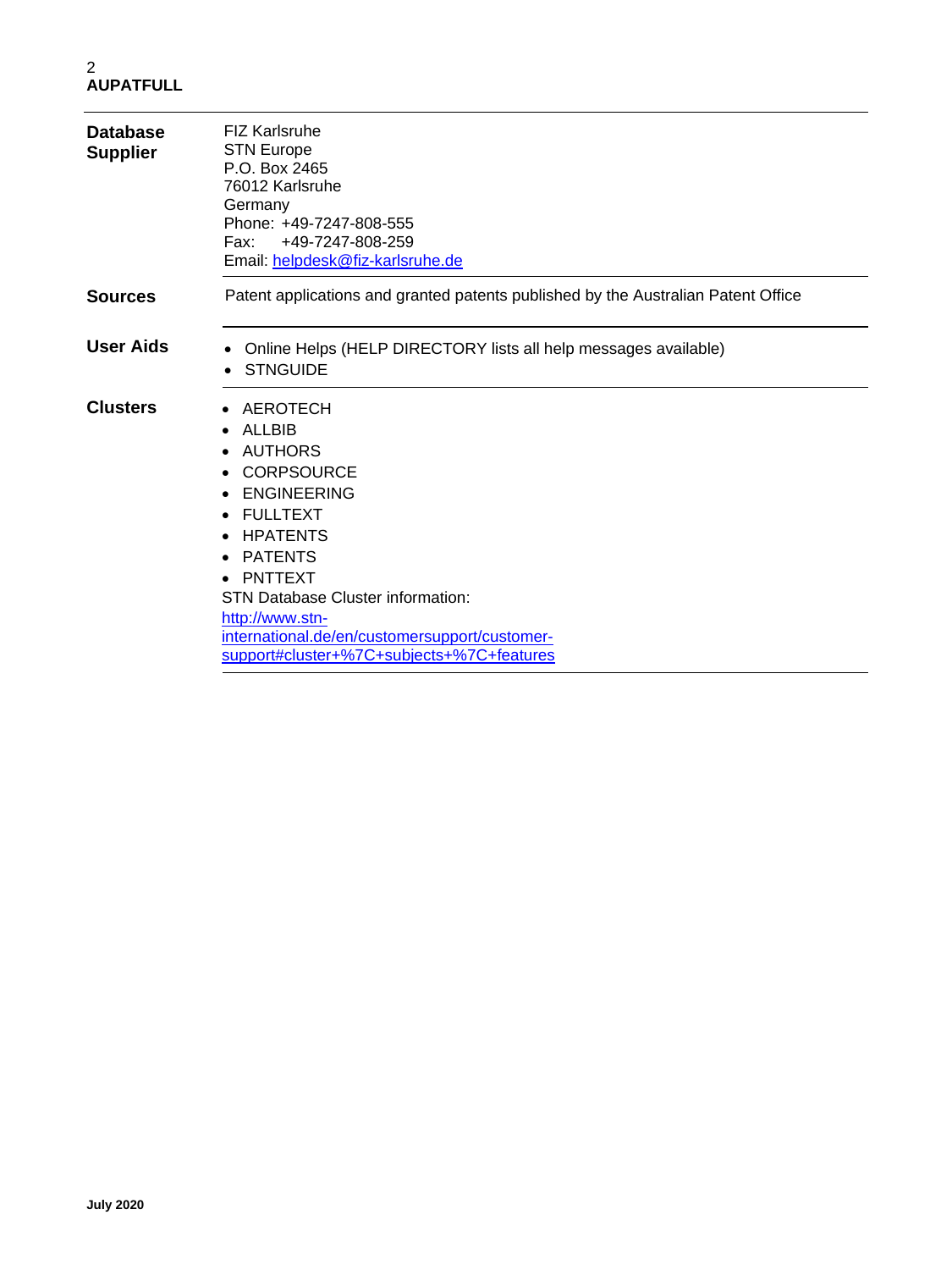# **Search and Display Field Codes**

If multiple search terms are linked with and AND-operator, all terms are searched in the complete database record, i.e. in all publications referring to one application. For a search in a specific publication of the record, connect the search term and the patent kind code with the (L)-proximity operator, e.g. S BOREHOLE/AB,TI,CLM (L) AUA1/PK limits the search to Australian applications AUA1.

Fields that allow left truncation are indicated by an asterisk (\*).

# **General Search Fields**

| <b>Search Field Name</b>                                                                                                                                                | Search<br>Code                                | <b>Search Examples</b>                                                                             | <b>Display</b><br><b>Codes</b>                               |
|-------------------------------------------------------------------------------------------------------------------------------------------------------------------------|-----------------------------------------------|----------------------------------------------------------------------------------------------------|--------------------------------------------------------------|
| Basic Index* (contains single words from title<br>(TI), abstract (AB), detailed description<br>(DETD), claims (CLM), and main claims<br>(MCLM) fields)                  | None<br>or<br>/BI                             | S TRANSISTOR AND ELECTRODE<br>S ACOUSTIC SENSOR<br>S ?TRANSFER?                                    | TI, AB, DETD,<br>CLM, MCLM                                   |
| Abstract*<br><b>Accession Number</b><br><b>Application Country</b>                                                                                                      | /AB<br>/AN<br>/AC                             | S BOREHOLE/AB<br>S 2010006109/AN<br>S AU/AC                                                        | AB<br><b>AN</b><br>AI                                        |
| (WIPO code and text)<br>Application Date (1)<br>Agent<br>Agent Country (WIPO code and text<br><b>Agent Address</b>                                                      | /AD<br>/AG<br>/AG.CNY<br>/AGA                 | S AD=JAN 2003<br>S PATENT ATTORNEY SERVICES/AG<br>S AU/AG.CNY<br>S 26 ELLINGWORTH PARADE, BOX      | AI<br>AG<br>AG, AG.CNY<br>AG                                 |
| Agent, Total<br>Application Number (2)                                                                                                                                  | /AG.T<br>/AP<br>(or /APPS)                    | <b>HILL/AGA</b><br>S CHRYSILIOU IP, MELBOURNE/AG.T<br>S AU 2010-202547 /AP<br>S 2010AU-202547/APPS | AG<br>AI                                                     |
| Application Year (1)<br>Claims*<br>Cooperative Patent Classification<br>Cooperative Patent Classification, Action                                                       | /AY<br>/CLM<br>/CPC<br>/CPC.ACD               | S AY>=2000<br>S DERIVATION/CLM<br>S C12N0009/CPC<br>S 20121113/CPC.ACD                             | AI<br><b>CLM</b><br><b>CPC</b><br>CPC.TAB                    |
| Date<br>Cooperative Patent Classification, Keywords<br>Cooperative Patent Classification, Version<br>Data Entry Date (1)<br>Data Update Date (1)                        | /CPC.KW<br>/CPC.VER<br>/DED<br>/DUPD          | S C12N0009/CPC(S)I/CPC.KW<br>S 20130101/CPC.VER<br>S 20110124/DED<br>S 20110106/DUPD               | CPC.TAB<br>CPC.TAB<br><b>DED</b><br><b>DUPD</b>              |
| Document Type<br>(code and text)<br>Entry Date (1)<br>Entry Date of Fulltext (1)<br>EPC, Keyword Terms                                                                  | /DT<br>(or $/TC$ )<br>/ED<br>/EDTX<br>/EPC.KW | S P/DT<br>S PATENT/DT<br>S ED=JULY 2011<br>S 20110705/EDTX<br>S D2/EPC.KW                          | DT<br><b>ED</b><br><b>EDTX</b><br><b>EPC</b>                 |
| European Patent Classification (3)<br><b>Field Availability</b><br>Graphic Image Size (1)<br>ICO (in-computer-only) Classification (3)                                  | /EPC<br>(or /ECLA)<br>/FA<br>/GIS<br>/ICO     | S A01B0001-02B/EPC<br>S AB/FA<br>S L1 AND 700-800/GIS<br>S L29C0065:18/ICO                         | <b>EPC</b><br>FA<br>GIS<br>ICO                               |
| ICO Keyword Terms<br>IdT (Indeling der Techniek)<br>International Patent Classification<br>(ICM, ICS, IPCI, IPCR) (3)<br>International Patent Classification (ICM, ICS) | /ICO.KW<br>/IDT<br>/IPC<br>/IC                | S A4/ICO.KW<br>S B21K0001-56/IDT<br>S A01B001/IPC<br><b>S A24B/IC</b>                              | ICO<br><b>IDT</b><br>ICM, ICS,<br>IPCI, IPCR<br>IC, ICM, ICS |
| Inventor<br>Inventor, Country (WIPO code and text)<br>IPC, Action Date (1)                                                                                              | /IN<br>(or $/AU$ )<br>/IN.CNY<br>/IPC.ACD     | S MANDEL W MICKLEY/IN<br>S MANDEL?/IN<br>S AU/IN.CNY<br>S 20051008/IPC.ACD                         | IN<br>IN, IN.CNY<br><b>IPC.TAB</b>                           |
| IPC, Initial<br>IPC, Keyword Terms<br>IPC, Main<br>IPC, Reclassified                                                                                                    | /IPCI<br>/IPC.KW<br>/ICM<br>/IPCR             | S B21B0001/IPCI<br>S INITIAL/IPC.KW<br>S A01N001/ICM<br>S B21B0001/IPCR                            | <b>IPCI</b><br><b>IPC.TAB</b><br><b>ICM</b><br><b>IPCR</b>   |
| IPC, Reform<br>IPC, Secondary<br>IPC, Version                                                                                                                           | /IPC.REF<br>$/$ ICS<br>/IPC.VER               | S A01B0001-04/IPC.REF<br>S A01B001-16/ICS<br>S 7/IPC.VER                                           | <b>IPC.TAB</b><br><b>ICS</b><br>IPC.TAB                      |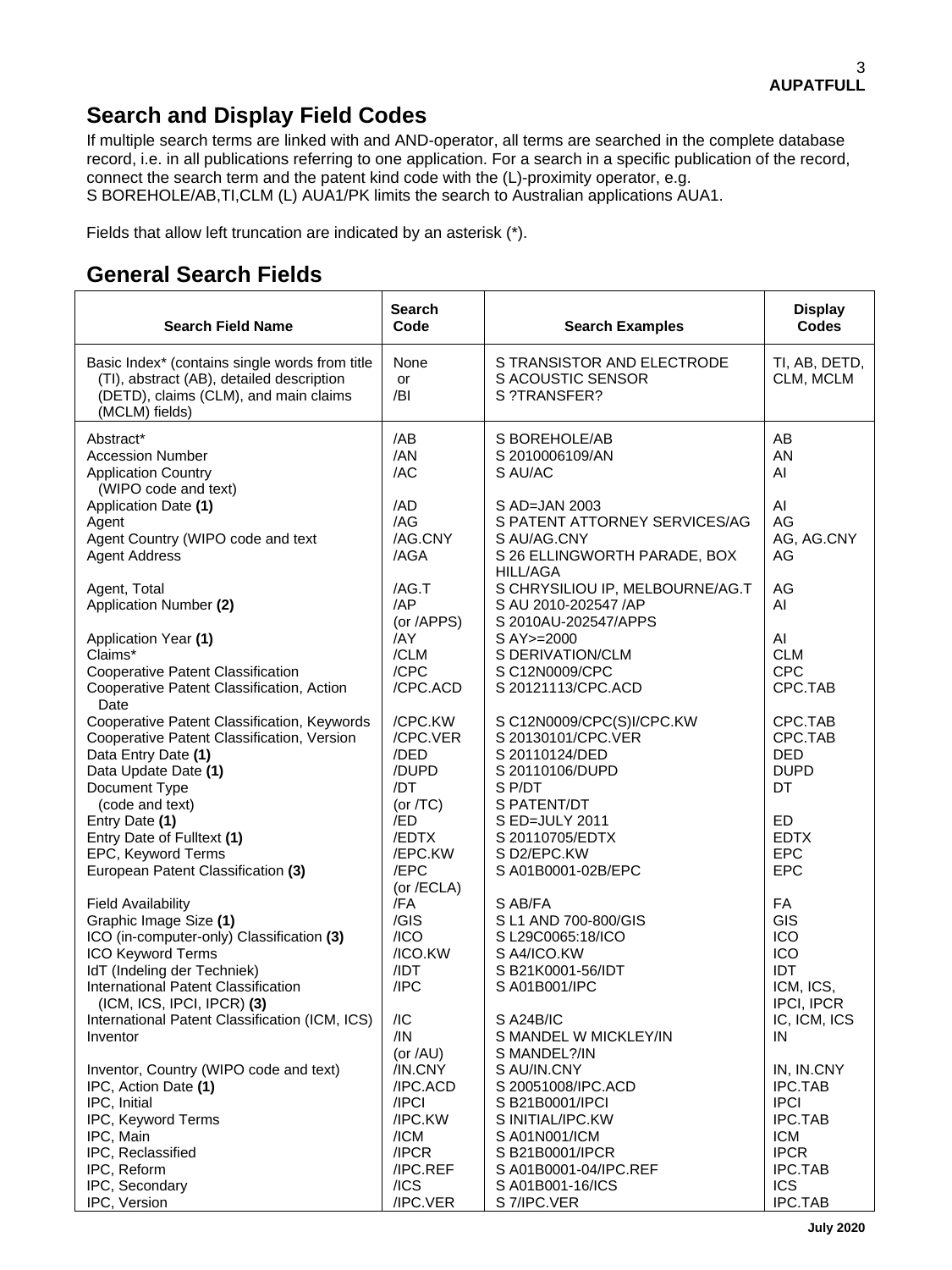### **General Search Fields (cont'd)**

| <b>Search Field Name</b>                                   | <b>Search</b><br>Code | <b>Search Examples</b>                     | <b>Display</b><br><b>Codes</b> |
|------------------------------------------------------------|-----------------------|--------------------------------------------|--------------------------------|
| Key Terms (6)                                              | /KT                   | S "GLUCOSE AND GALACTOSE<br>ABSORPTION"/KT | KT                             |
| Language (code and text)                                   | /LA                   | S EN/LA                                    | LA                             |
| Language, Filing (code and text)                           | /LAF                  | S ENGLISH/LAF                              | LAF                            |
| Main Claim*                                                | /MCLM                 | S ?FRACTURE?/MCLM                          | <b>MCLM</b>                    |
| Number of Claims (1)                                       | /CLMN                 | S 5-7/CLMN                                 | <b>CLMN</b>                    |
| Number of Paragraphs in DETD<br>(Detailed Description) (1) | / DETN                | S DETN<10                                  | <b>DETN</b>                    |
| Patent Applicant/Patentee (5)                              | /PA (or /CS)          | S BASF AG/PA                               | <b>PA</b>                      |
| Patent Country (WIPO code and text)                        | /PC                   | S AU/PC                                    | PI                             |
| Patent Information Publication Type                        | /PIT                  | S "AUA OPEN TO PUBLIC<br>INSPECTION"/PIT   | PIT                            |
| Patent Kind Code                                           | /PK                   | S AUA1/PK                                  | PI                             |
| Patent Number (2)                                          | /PN (or /PATS)        | S AU2009201460/PN                          | PI                             |
| Patent Number, Original                                    | /PNO                  | S AU1000101/PNO                            | <b>PNO</b>                     |
| Patent Number/Kind Code                                    | /PNK                  | S AU2009201460B2/PNK                       | PI                             |
| <b>Physical Properties</b>                                 | /PHP                  | S VOLT/PHP (S) TOUCH                       | <b>KWIC</b>                    |
| <b>Priority Country</b>                                    | /PRC                  | <b>SCREEN/BI</b>                           | <b>PRN</b>                     |
| (WIPO code and text)                                       |                       | S AU/PRC                                   |                                |
|                                                            |                       | S AUSTRALIA/PRC                            |                                |
| Priority Date (1)                                          | /PRD                  | S PRD=APRIL, 2 2003<br>S 20030402/PRD      | <b>PRN</b>                     |
| Priority Date, First (1)                                   | /PRDF                 | S 20000109/PRDF                            | <b>PRN</b>                     |
| Priority Number Kind Code                                  | /PRK                  | S DEA/PRK                                  | <b>PRN</b>                     |
| Priority Number (2)                                        | /PRN                  | S DE2000-10001516/PRN                      | <b>PRN</b>                     |
| Priority Number, Original                                  | /PRNO                 | S US03529404/PRNO                          | PRNO, PRAO                     |
| Priority Year (1)                                          | /PRY                  | S 1993/PRY                                 | <b>PRN</b>                     |
| Priority Year, First (1)                                   | /PRYF                 | S 1993-1994/PRYF                           | <b>PRN</b>                     |
| Publication Date (1)                                       | /PD                   | S PD=JAN-FEB 2003                          | PI                             |
| Publication Year (1)                                       | /PY                   | S PY>2003 AND L1                           | PI                             |
| <b>Related Patent Country</b>                              | /RLC                  | S WO/RLC                                   | <b>RLI</b>                     |
| <b>Related Application Number</b>                          | /RLN                  | S WO1995-FR1391/RLN                        | <b>RLI</b>                     |
| <b>Related Application Date (1)</b>                        | /RLD                  | S 20000109/RLD                             | <b>RLI</b>                     |
| Related Application Year (1)                               | /RLY                  | S 2005/RLY                                 | <b>RLI</b>                     |
| Title *                                                    | T                     | S FLUID###/TI                              | <b>TI</b>                      |
| Update Date (1)                                            | /UP                   | S UP=JULY 2011                             | UP                             |

**(1)** Numeric search field that may be searched using numeric operators or ranges.

**(2)** By default, patent numbers, application and priority numbers are displayed in STN Format. To display them in Derwent format, enter SET PATENT DERWENT at an arrow prompt. To reset display to STN Format, enter SET PATENT STN.

**(3)** An online thesaurus is available in this field.

**(4)** Only valid for IPC version 1–7.

**(5) Search with implied (S) proximity is available in this field.**

**(6) Field available for records since 20180813/UP**

# **Super Search Fields**

Enter a super search code to execute a search in one or more fields that may contain the desired information. Super search fields facilitate crossfile and multifile searching. EXPAND may not be used with super search fields. Use EXPAND with the individual field codes instead.

| <b>Search Field Name</b>        | <b>Search</b><br>Code | <b>Fields</b><br>Searched | <b>Search Examples</b> | <b>Display</b><br>Codes  |
|---------------------------------|-----------------------|---------------------------|------------------------|--------------------------|
| <b>Application Number Group</b> | /APPS                 | AP. PRN                   | S 2010AU-202547/APPS   | AI, PRAI,<br><b>APPS</b> |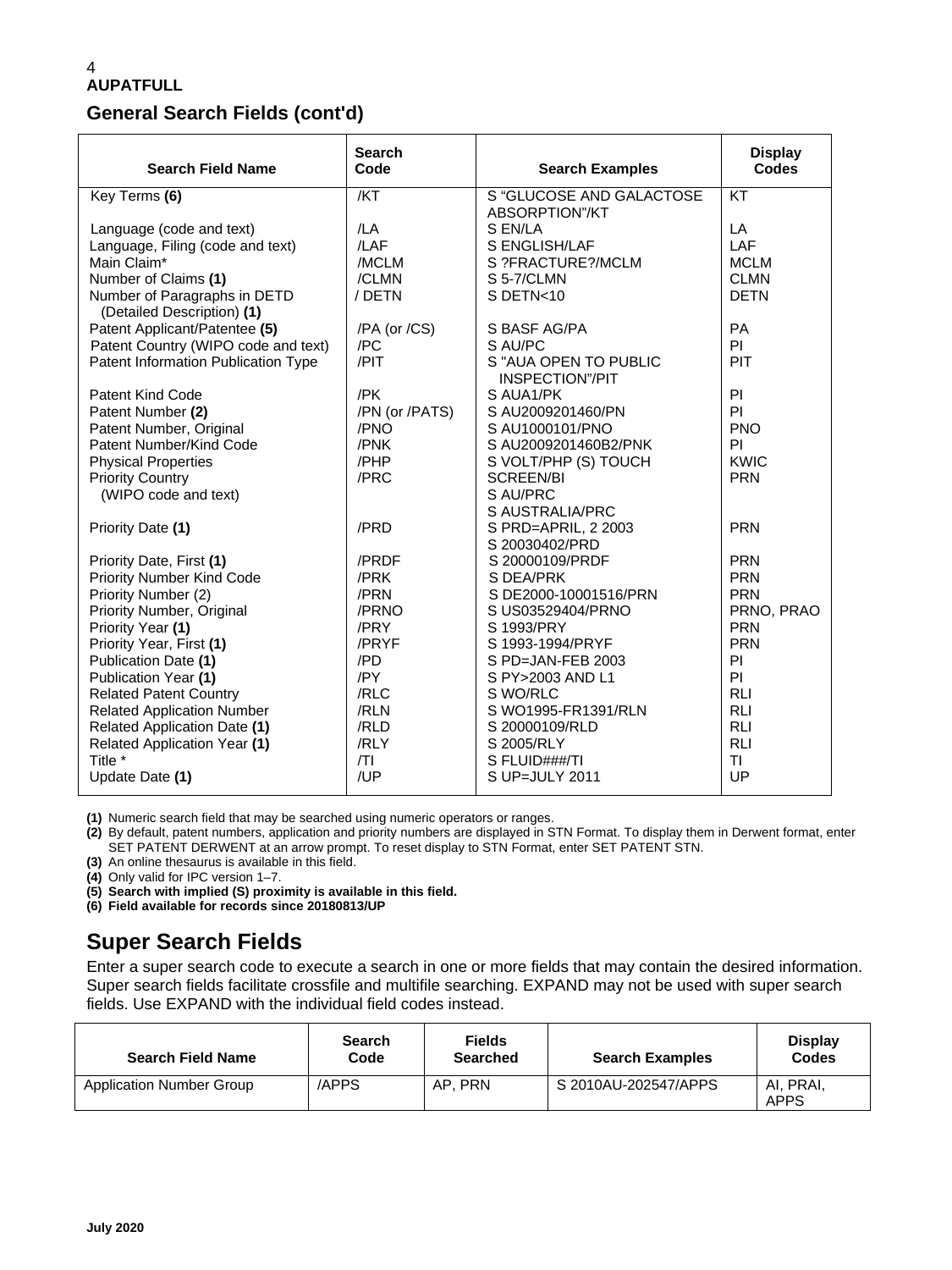# **Property Fields 1)**

In AUPATFULL a numeric search for a specific set of physical properties (/PHP) is available within the full text fields (TI, AB, DETD and CLM). The numeric values are not displayed as single fields, but highlighted within the hit displays.

Use EXPAND/PHP to search for all available physical properties. A search with the respective field codes will be carried out in all database fields with English text. The /PHP index contains a complete list of codes and related text for all physical properties available for numeric search.

| <b>Field Code</b>                           | <b>Property</b>                                                                                                 |                                                | <b>Unit</b>                    | <b>Search Examples</b>                                                                                                                       |
|---------------------------------------------|-----------------------------------------------------------------------------------------------------------------|------------------------------------------------|--------------------------------|----------------------------------------------------------------------------------------------------------------------------------------------|
| /AOS<br>/BIR<br>/BYR<br>/CMOL               | Amount of substance<br><b>Bit Rate</b><br><b>Byte Rate</b><br>Molar concentration<br>(Molarity) (Concentration, | Mol<br>Bit<br><b>Byte</b><br>mol/l             | (Bit)<br>(Byte)                | S 10/AOS<br>S 100000-160000/BIR<br>S BYR<300000<br>S MOLYBD?/BI (S) 2/CMOL                                                                   |
| /CON<br>/DEG                                | amount of substance)<br>Conductance<br>Degree                                                                   | S<br>Degree                                    | (Siemens)                      | S 1E-2/CON<br>S (POLARI? (S) ANGLE)/BI (S)<br>45/DEG                                                                                         |
| /DEN                                        | Density (Mass Density)                                                                                          | Kg/m3                                          |                                | S (CELL? (S) RECOMBIN?)/CLM (S)<br>5E-3-10E-3/DEN                                                                                            |
| /DV<br>/ENE<br>/FOR<br>/FRE<br>/KV<br>/LUME | Viscosity, dynamic<br>Energy<br>Force<br>Frequency<br>Viscosity, kinematic<br>Luminous<br>Emittance/Illuminance | Pa <sub>s</sub><br>J<br>N<br>Hz<br>m2/s<br>Lux | (Joule)<br>(Newton)<br>(Hertz) | S DV>5000<br>S L1 AND 10000/ENE<br>S 50 N/FOR<br>S ANALY?/CLM (10A) 0-3/FRE<br>S LUBRICANT/BI (S) 10E-5/KV<br>S 10-50/LUME                   |
| /LUMF                                       | Luminous Flux (Luminous<br>Power)                                                                               | Lumen                                          |                                | S L74 (S) LUMF>70                                                                                                                            |
| /LUMI<br>/M<br>/MFL<br>/MFS                 | Luminous Intensity<br>Mass<br>Mass Flow (Mass Transfer)<br>Magnetic Field Strength<br>(Magnetic Flux Density)   | Candela<br>Kg<br>Kg/s<br>Tesla                 | (Kilogram)                     | S 5 <lumi<15<br>S ALLOY/BI (30A) 1E-10-1E-5/M<br/>S INJECT? (S) 3-10/MFL<br/>S MAGNET?/BI (10W) 5<mfs<7< td=""></mfs<7<></lumi<15<br>        |
| /MW<br>/PER                                 | <b>Molar Mass</b><br>Percent (Proportionality)                                                                  | g/mol<br>Percent                               |                                | S 2000-3000 G/MOL/MW<br>S (TITAN? (3A) DIOXID?)/CLM (S)<br>5/PER                                                                             |
| /PHV<br>/POW                                | pH<br>Power                                                                                                     | pH<br>W                                        | (Watt)                         | S 7.4-7.6/PHV<br>S (SOLAR? OR PHOTOVOLTAIC?)/BI<br>(10A) 5-10/POW                                                                            |
| /PRES (or /P)                               | Pressure                                                                                                        | Pa                                             | (Pascal)                       | S (VACUUM (5A) DISTILL?)/BI (S)<br>1000-1100/PRES                                                                                            |
| /RAD<br>/RES                                | Radioactivity<br>Electrical<br>Impedance/resistance                                                             | Bq<br>Ohm                                      | (Becquerel)                    | S AZA?/BI (P) 10-100/RAD<br>S CERAMIC/CLM (P) 1-8/RES                                                                                        |
| /SAR                                        | Area /Surface Area                                                                                              | m2                                             |                                | S (COATING? OR FOIL?)/BI (S) 10-<br>100/SAR                                                                                                  |
| /SCO                                        | <b>Spring Constant</b>                                                                                          | N/m                                            |                                | S (ALUMINUM OR ALUMINIUM)/BI                                                                                                                 |
| /SIZ<br>/ST<br>$/TEMP$ (or $/T$ )           | Size<br>Surface Tension<br>Temperature                                                                          | m<br>J/m2<br>Κ                                 | (Metre)<br>(Kelvin)            | (20A) 10000-50000/SCO<br>S ?CARBON?/CLM (S) 3E-9/SIZ<br>S 60 J/M**2 /ST<br>S (REACTION? (25A) PHOSPHAT?)                                     |
| /TIM<br>$/$ VEL (or $/$ V)<br>/VELA<br>/VOL | Time<br>Velocity<br>Velocity, angular<br>Volume                                                                 | S<br>m/s<br>rpm<br>m <sub>3</sub>              | (Second)<br>(Metre per Second) | (S) 10/TEMP<br>S ?INCUB?/CLM (10W) 10-50/TIM<br>S PUMP?/BI (S) 1E-3-5E-3/VEL<br>S ANG?/CLM (S) VELA>10<br>S ?FUSION?/BI (15A) 1E-8-2E-8 /VOL |
| /VOLT                                       | Voltage                                                                                                         | V                                              | (Volt)                         | S CALIBRAT?/BI(10A) 5E-<br>3 <volt<7e-3< td=""></volt<7e-3<>                                                                                 |

**(1)** Exponential format is recommended for the search of particularly high or low values, e.g. 1.8E+7 or 1.8E7 (for 18000000) and 9.2E-8 (for 0.000000092).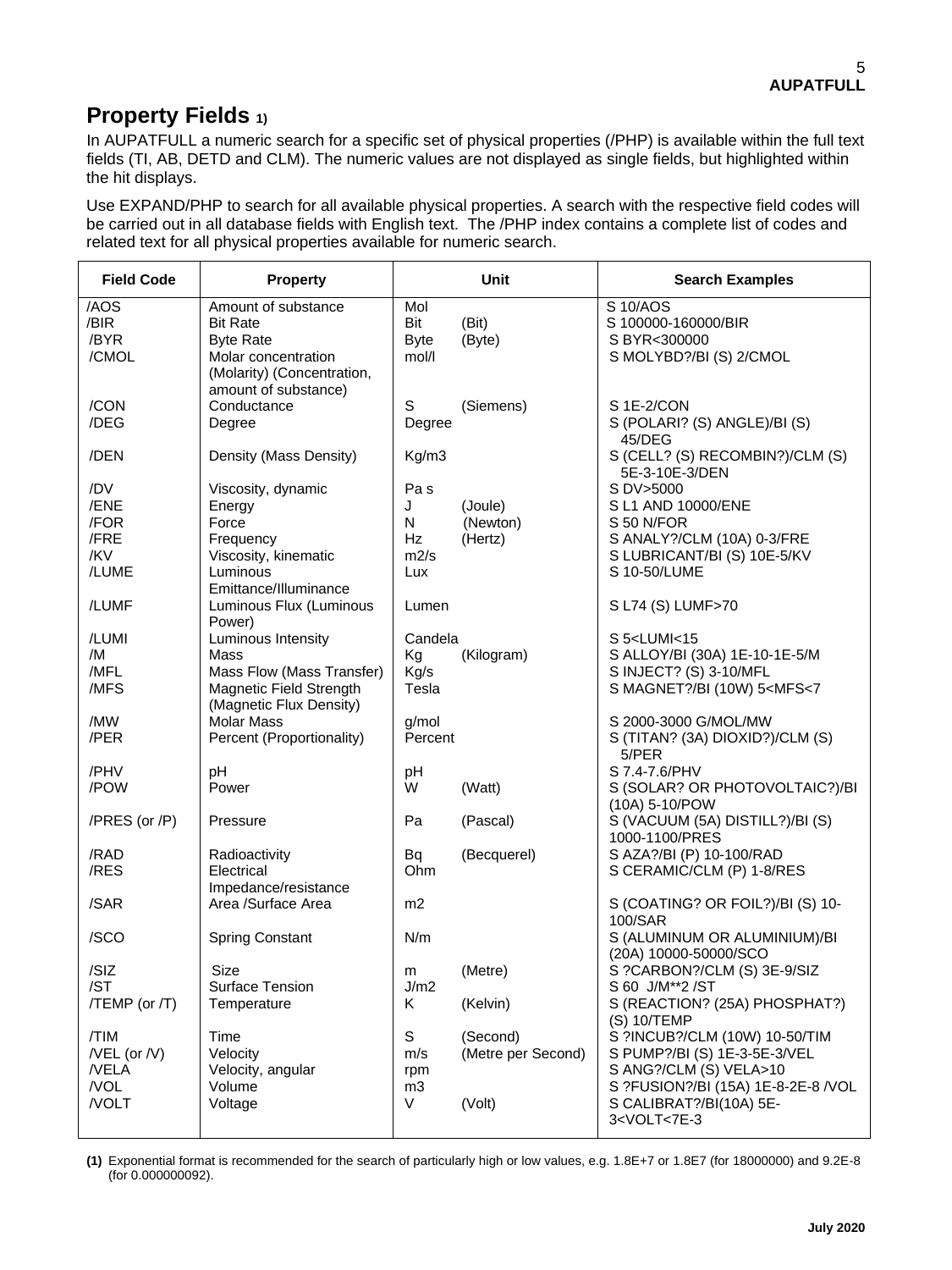# **International Patent Classification (/IPC) Thesaurus**

The classifications, validity and catchwords for the main headings and subheadings from the current (8th) edition of the WIPO International Patent Classification (IPC) manual are available. The classifications from the previous editions (1-7) are also available as separate thesauri. To EXPAND and SEARCH in the thesauri for editions 1–7, use the field code followed by the edition number, e.g., /IPC2, for the 2nd edition. Catchwords are included only in the thesauri for the 8th, 7th, 6th, and 5th editions.

| Code              | <b>Content</b>                                                  | <b>Examples</b>            |
|-------------------|-----------------------------------------------------------------|----------------------------|
| ADVANCED<br>(ADV) | Advanced Codes for the Core Level IPC Code                      | E A61K0006-02+ADVANCED/IPC |
| ALL               | All Associated Terms (BT, SELF, NT, RT)                         | E C01C003-00+ALL/IPC       |
| BRO (MAN)         | <b>Complete Class</b>                                           | $E CO1C + BRO/IPC$         |
| BT                | Broader Term (BT, SELF)                                         | E C01F001-00+BT/IPC        |
| CORE (COR)        | Core Codes for the Advanced Level IPC Code                      | E G08C0019-22+CORE/IPC     |
| ED                | Complete title of the SELF term and IPC manual edition          | E C01F001-00+ED/IPC        |
| <b>HIE</b>        | Hierarchy Term (Broader and Narrower Term)<br>(BT, SELF, NT)    | E C01B003-00+HIE/IPC       |
| <b>INDEX</b>      | Complete title of the SELF term                                 | $E$ C01F001-00+INDEX/IPC   |
| КT                | Keyword Term (catchwords) (SELF, KT)                            | E CYANOGEN+KT/IPC          |
| <b>NEXT</b>       | <b>Next Classification</b>                                      | E C01C001-00+NEXT5/IPC     |
| NT                | Narrower Terms (SELF, NT)                                       | $E CO1C+NT/IPC$            |
| <b>PREV</b>       | Previous Classification                                         | E C01C001-12+PREV10/IPC    |
| RT (SIB)          | Related Terms (SELF, RT)                                        | E C01C003-20+RT/IPC        |
| TI                | Complete Title of the SELF Term and Broader Terms<br>(BT, SELF) | E C01F001-00+TI/IPC        |

# **ECLA (/EPC) and ICO Thesauri**

These thesauri are available in the /EPC search field (for ECLA codes) and /ICO search field (for 'incomputer-only' codes). All relationship codes can be used with both the EXPAND and SEARCH commands.

| <b>Relationship</b><br>Code                                                      | <b>Content</b>                                                                                                                                                                                                                                                                                                                                                           | <b>Search Examples</b>                                                                                                                                                                                   |
|----------------------------------------------------------------------------------|--------------------------------------------------------------------------------------------------------------------------------------------------------------------------------------------------------------------------------------------------------------------------------------------------------------------------------------------------------------------------|----------------------------------------------------------------------------------------------------------------------------------------------------------------------------------------------------------|
| ALL<br>AUTO (1)<br>ВT<br><b>CODE</b><br><b>DEF</b><br>HIE                        | All usually required terms (BT, SELF, CODE, DEF)<br>Automatic relationship (BT, SELF, CODE, DEF)<br>Broader terms (BT, SELF)<br>Classification Code (SELF, CODE)<br>Definition (SELF, DEF)<br>Hierarchy terms (all broader and narrower terms) (BT,                                                                                                                      | E C12M0001-34H2+ALL/EPC<br>E G01J003-443+AUTO/EPC<br>E G01J0003-443+BT/EPC<br>E SCRAPER BIASING MEANS+CODE/EPC<br>E B65G0045-16+DEF/EPC<br>$E$ A01B0001+HIE/EPC                                          |
| КT<br><b>MAX</b><br><b>NEXT</b><br>NEXT(n)<br>NT<br><b>PREV</b><br>PREV(n)<br>TI | SELF, DEF, NT)<br>Keyword terms (SELF, KT)<br>All associated terms<br>Next classification within the same class (SELF, NEXT)<br>Next n classification within the same class<br>Narrower terms<br>Previous Code within the same class (SELF, PREV)<br>Previous n classifications within the same class<br>Complete Title of the SELF Term and Broader Terms<br>(BT, SELF) | E LASER+KT/EPC<br>E G01J0003-44B+MAX/EPC<br>E A01B0001-24+NEXT/EPC<br>E A01B0001-24+NEXT3/EPC<br>E G05B0001-04+NT/EPC<br>E G05B0019-418N1+PREV/EPC<br>E G05B0019-418N1+PREV2/EPC<br>E G05B0001-03+TI/EPC |

**(1)** Automatic Relationship is SET OFF. In case of SET REL ON the result of EXPAND or SEARCH without any relationship code is the same as described for AUTO.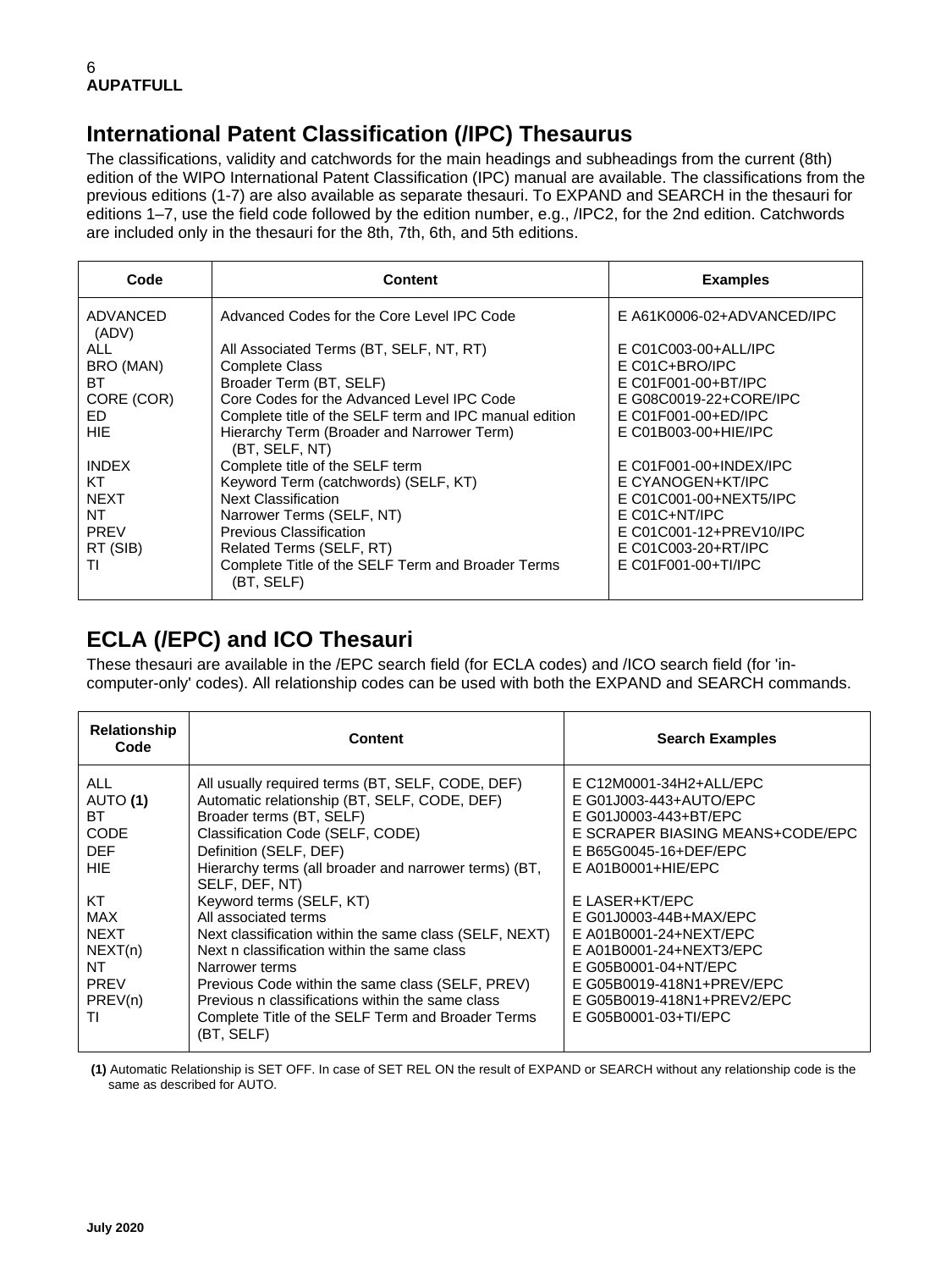## **CPC Thesaurus**

This thesaurus is available in the /CPC search field. All relationship codes can be used with both the EXPAND and SEARCH commands.

| <b>Relationship Code</b> | <b>Content</b>                                                                                                                | <b>Search Examples</b>                                          |
|--------------------------|-------------------------------------------------------------------------------------------------------------------------------|-----------------------------------------------------------------|
| ALL.                     | All usually required terms (BT, SELF, CODE, DEF)                                                                              | E C12M0001-005+ALL/CPC                                          |
| AUTO (1)                 | Automatic relationship (BT, SELF, CODE, DEF)                                                                                  | E G01J003-443+AUTO/CPC                                          |
| ВT                       | Broader terms (BT, SELF)                                                                                                      | E G01J0003-443+BT/CPC                                           |
| <b>CODE</b>              | Classification Code (SELF, CODE)                                                                                              | E CARTRIDGES+CODE/CPC                                           |
| <b>DFF</b><br>HIE<br>КT  | Definition (SELF, DEF)<br>Hierarchy terms (all broader and narrower terms) (BT, SELF,<br>DEF, NT)<br>Keyword terms (SELF, KT) | E B65G0045-16+DEF/CPC<br>$E$ A01B0001+HIE/CPC<br>E LASER+KT/CPC |
| <b>MAX</b>               | All associated terms                                                                                                          | E G01J0003-44+MAX/CPC                                           |
| <b>NEXT</b>              | Next classification within the same class (SELF, NEXT)                                                                        | E A01B0001-24+NEXT/CPC                                          |
| NEXT(n)                  | Next n classification within the same class                                                                                   | E A01B0001-24+NEXT3/CPC                                         |
| NT                       | Narrower terms                                                                                                                | E G05B0001-04+NT/CPC                                            |
| <b>PREV</b>              | Previous Code within the same class (SELF, PREV)                                                                              | E G05B0019-00+PREV/CPC                                          |
| PREV(n)                  | Previous n classifications within the same class                                                                              | E G05B0019-00+PREV2/CPC                                         |
| ΤI                       | Complete Title of SELF Term and Broader Terms (BT, SELF)                                                                      | E G05B0001-03+TI/CPC                                            |

**(1)** Automatic Relationship is SET OFF. In case of SET REL ON the result of EXPAND or SEARCH without any relationship code is the same as described for AUTO.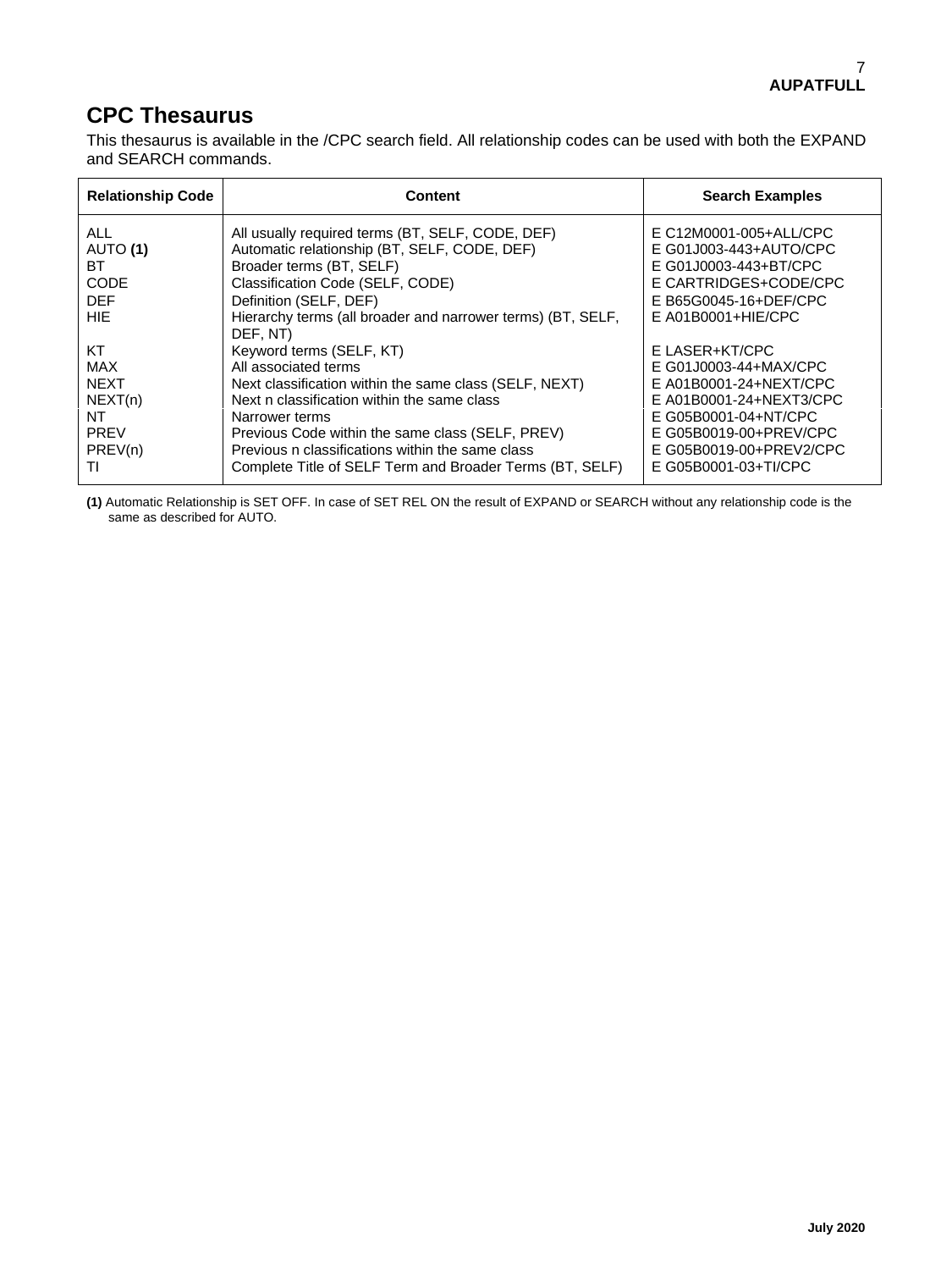# **DISPLAY and PRINT Formats**

Any combination of formats may be used to display or print answers. Multiple codes must be separated by spaces or commas, e.g., D L1 1-5 TI AU. The fields are displayed or printed in the order requested. The information of the latest publication is displayed by default. To display the content for all levels of the record you can combine all display fields and formats with the qualifier .M except FA, FAM, CFAM, LS, LS2, SCAN, and TRIAL. The default display format is STD.M, i.e., all publication levels of one family in the STN format.

For displaying a particular publication of a database record, you can simply add for certain display field the kind code to the appropriate display format, e.g. ALL.A1. Fields that allow this are indicated by a number (3).

Hit-term highlighting is available for all fields. Highlighting must be ON during SEARCH to use the HIT, KWIC, and OCC formats.

| Format                  | <b>Content</b>                                  | <b>Examples</b>    |
|-------------------------|-------------------------------------------------|--------------------|
| AB (ABS)                | Abstract                                        | <b>D TI AB 1-5</b> |
| AG                      | Agent                                           | D AG               |
| AI (AP) (1)             | Application Information                         | D AI               |
| AN                      | <b>Accession Number</b>                         | DL3 AN             |
| CLM(3)                  | Claims                                          | D CLM              |
| <b>CLMN (2,3)</b>       | Number of Claims                                | D CLMN             |
| <b>CPC</b>              | <b>Cooperative Patent Classification</b>        | D CPC              |
| CPC.TAB                 | CPC, Tabular                                    | D CPC.TAB          |
| DETD <sub>(3)</sub>     | <b>Detailed Description</b>                     | D DETD             |
| <b>DETN</b> (2,3)       | Number of Paragraphs in DETD                    | <b>D DETN</b>      |
| DT (TC)                 | Document Type                                   | D DT               |
| ED.                     | <b>Entry Date</b>                               | D ED               |
| <b>EDTX</b>             | <b>Entry Date of Fulltext</b>                   | D EDTX             |
| <b>DED</b>              | Data Entry Date                                 | D DED              |
| <b>DUPD</b>             | Data Update Date                                | <b>D DUPD</b>      |
| <b>EPC</b>              | European Patent Classification                  | D EPC              |
| FA                      | Field Availability (for all publication levels) | D FA               |
| GI                      | Graphic Image                                   | $D$ GI             |
| GIS(2)                  | Graphic Image Size                              | D GIS              |
| GIT (2)                 | Graphic Image Type                              | D GIT              |
| IC.                     | IPC (format contains ICM, ICS)                  | D IC               |
| <b>ICM</b>              | IPC, Main                                       | D <sub>IC</sub>    |
| <b>ICO</b>              | ICO (in-computer-only) Classification           | D ICO              |
| <b>ICS</b>              | IPC, Secondary                                  | D ICS              |
| <b>IDT</b>              | <b>IDT Classification</b>                       | D IDT              |
| IN(AU)                  | Inventor                                        | D IN               |
| IN.CNY                  | Inventor, Country                               | D IN.CNY           |
| <b>IPCI</b>             | IPC, Initial                                    | <b>D IPCI</b>      |
| <b>IPCR</b>             | IPC, Reclassified                               | <b>DIPCR</b>       |
| LA                      | Language                                        | D LA               |
| LAF                     | Language of Filing                              | D LAF              |
| <b>MCLM</b>             | Main Claim                                      | D MCLM             |
| PA (CS)                 | Patent Applicant/Patentee                       | D PA               |
| PI (PNK, PATS) (1)      | Patent Information                              | D <sub>PI</sub>    |
| PIT                     | Patent Information Publication Type             | D PIT              |
| <b>PRN (PRAI) (1,5)</b> | Priority Information                            | D PRN              |
| PRNO (PRAO) (2)         | Priority Number, Original Format                | D PRNO             |
| <b>PRYF</b>             | Priority Year, First                            | D PRYF             |
| RLI (RLN)               | <b>Related Paten Information</b>                | D RLI              |
| ΤI                      | <b>Title</b>                                    | D TI               |
| UP                      | <b>Update Date</b>                              | D UP               |
|                         |                                                 |                    |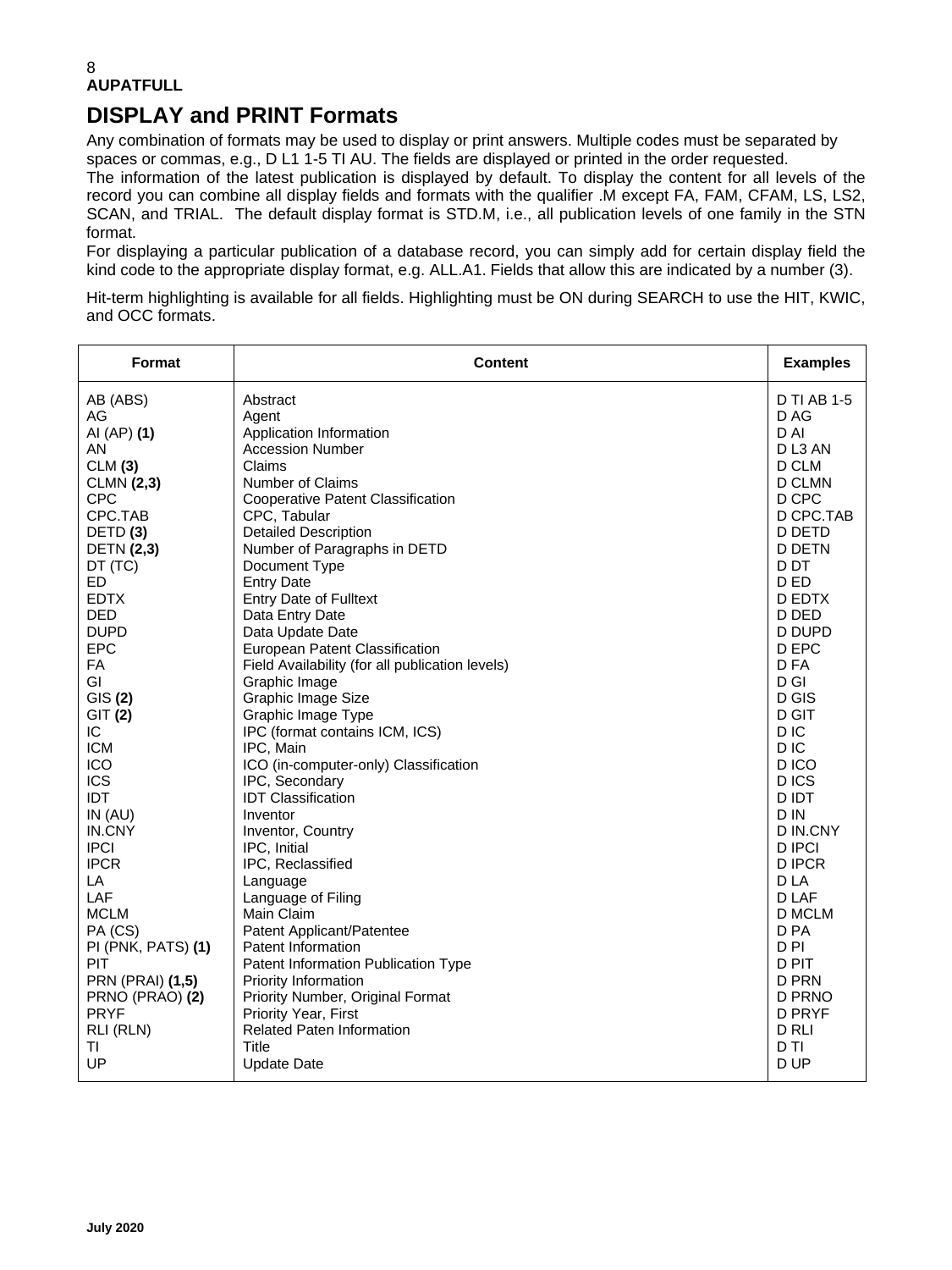## **DISPLAY and PRINT Formats (cont'd)**

| <b>Format</b>                                                                                                                                                                                   | <b>Content</b>                                                                                                                                                                                                                                                                                                                                                                                                                                                                                                                                                                                                                                                                                                  | <b>Examples</b>                                                                                                                                                     |
|-------------------------------------------------------------------------------------------------------------------------------------------------------------------------------------------------|-----------------------------------------------------------------------------------------------------------------------------------------------------------------------------------------------------------------------------------------------------------------------------------------------------------------------------------------------------------------------------------------------------------------------------------------------------------------------------------------------------------------------------------------------------------------------------------------------------------------------------------------------------------------------------------------------------------------|---------------------------------------------------------------------------------------------------------------------------------------------------------------------|
| ALL (1,3)                                                                                                                                                                                       | AN, ED, EDTX, UP, DED, DUPD, TI, IN, IN.CNY, PA, AG, LAF, LA, DT, PIT, PI,<br>AI, RLI, PRAI, IPC, CPC, EPC, ICO, IDT, AB, DETD, CLM, KT                                                                                                                                                                                                                                                                                                                                                                                                                                                                                                                                                                         | D ALL                                                                                                                                                               |
| ALLG (1)<br>DALL (1)<br>IALL (1,3)<br>IALLG (1)<br>APPS (1,3)<br>BIB (1,3)                                                                                                                      | ALL, plus graphic image<br>ALL, delimited for post processing<br>ALL, indented with text labels<br>IALL, plus graphic image<br>AI, RLN, PRAI<br>AN, ED, EDTX, UP, DED, DUPD, TI, IN, IN.CNY, PA, AG, LAF, LA, DT, PIT, PI,                                                                                                                                                                                                                                                                                                                                                                                                                                                                                      | <b>D ALLG</b><br>D DALL<br><b>DIALL</b><br>D IALLG<br>D APPS<br>D BIB                                                                                               |
| <b>BIBG</b> (1)<br>IBIB (1,3)<br>IBIBG (1)<br><b>BRIEF (1,3)</b>                                                                                                                                | AI, RLI, PRAI, IPC, CPC, EPC, ICO, IDT<br>BIB, plus graphic image<br>BIB, indented with text labels<br>IBIB, plus graphic image<br>AN, ED, EDTX, UP, DED, DUPD, TI, IN, IN.CNY, PA, AG, LAF, LA, DT, PIT, PI,<br>AI, RLI, PRAI, IPC, EPC, ICO, IDT, AB, MCLM, KT                                                                                                                                                                                                                                                                                                                                                                                                                                                | D BIBG<br>D IBIB<br><b>DIBIBG</b><br><b>D BRIEF</b>                                                                                                                 |
| <b>BRIEFG (1,4)</b><br><b>IBRIEF (1,3)</b><br>IBRIEFG (1,4)<br><b>FAM (1)</b><br>CFAM (1)<br>CPC.TAB<br><b>IND</b><br><b>IPC</b><br><b>IPC.TAB</b><br>LS.<br>LS <sub>2</sub><br>MAX (ALL.M) (1) | BRIEF, plus graphic image<br>BRIEF, indented with text labels<br>BRIEFG, indented with text labels<br>AN, table of patent family information (from INPADOCDB)<br>AN, Condensed family format (from INPADOCDB)<br>CPC, CPC.KW, CPC.ACD, CPC.VER in tabular format<br>ED, IPC (ICM, ICS, IPCI, IPCR), CPC, EPC, ICO, IDT<br>International Patent Classification (ICM, ICS, IPCI, IPCR)<br>IPC, IPC.KW, IPC.ACD, IPC.VER, in tabular version<br>Legal Status (from INPADOCDB)<br>Legal Status (from NPADOCDB), detailed version with display headers<br>AN, ED, EDTX, UP, DED, DUPD, TI, IN, IN.CNY, PA, AG, LAF, LA, DT, PIT, PI,<br>AI, RLI, PRAI, IPC, CPC, EPC, ICO, IDT, AB, DETD, CLM, KT, FA for all levels | <b>D BRIEFG</b><br><b>DIBRIEF</b><br><b>DIBRIEFG</b><br>D FAM<br>D CFAM<br>D CPC.TAB<br>D IND<br>D IPC<br>D IPC.TAB<br>D <sub>LS</sub><br>D <sub>LS2</sub><br>D MAX |
| MAXG (ALLG.M) (1)<br>IMAX (IALL.M) (1)<br>IMAXG (IALLG.M) (1)<br>RE.<br>SCAN (4)<br>STD (1,6)<br>STDG (1)<br>ISTD (1,3)<br>ISTDG (1)<br>TRIAL (TRI, SAM,<br>SAMPLE, FREE)<br>TX(3)              | of publication<br>MAX, plus graphic image<br>MAX, indented with text labels<br>IMAX, plus graphic image<br>Citations (from INPADOCDB)<br>TI (random display without answer numbers)<br>AN, ED, EDTX, UP, DED, DUPD, TI, IN, IN.CNY, PA, AG, LAF, LA, DT, PIT, PI,<br>AI, RLN, PRAI, IPC, CPC, EPC, ICO, IDT<br>STD, plus graphic image<br>STD, indented with text labels<br>ISTD, plus graphic image<br>ED, EDTX, UP, DED, DUPD, TI, FA, DETN, CLMN<br>DETD, CLM                                                                                                                                                                                                                                                | D MAXG<br>D IMAX<br>D IMAXG<br>D <sub>RE</sub><br>D SCAN<br>D STD<br>D STDG<br>D ISTD<br><b>DISTDG</b><br><b>D TRIAL</b><br>D TX                                    |
| HIT.<br>KWIC<br>occ                                                                                                                                                                             | Hit term(s) and field(s)<br>Up to 50 words before and after hit term(s) (KeyWord-In-Context)<br>Number of occurrences of hit term(s) and field(s) in which they occur                                                                                                                                                                                                                                                                                                                                                                                                                                                                                                                                           | D HIT<br>D KWIC<br>D OCC                                                                                                                                            |

**(1)** By default, patent numbers, application and priority numbers are displayed in STN Format. To display them in Derwent format, enter SET PATENT DERWENT at an arrow prompt. To reset display to STN Format, enter SET PATENT STN.

**(2)** Custom display only.

**(3)** You can combine this display field with the qualifier .PK (Patent Kind Code) to display the content for a certain publication level of a record, e.g. STD.A8.

**(4)** SCAN must be specified on the command line, i.e., D SCAN or DISPLAY SCAN.

**(5)** If priority information is not available for a certain document, this information is taken from the application information of this document and marked with an asterisk (\*).

**(6)** The default display format is STD.M, i.e., all publication levels of one family in the STD format.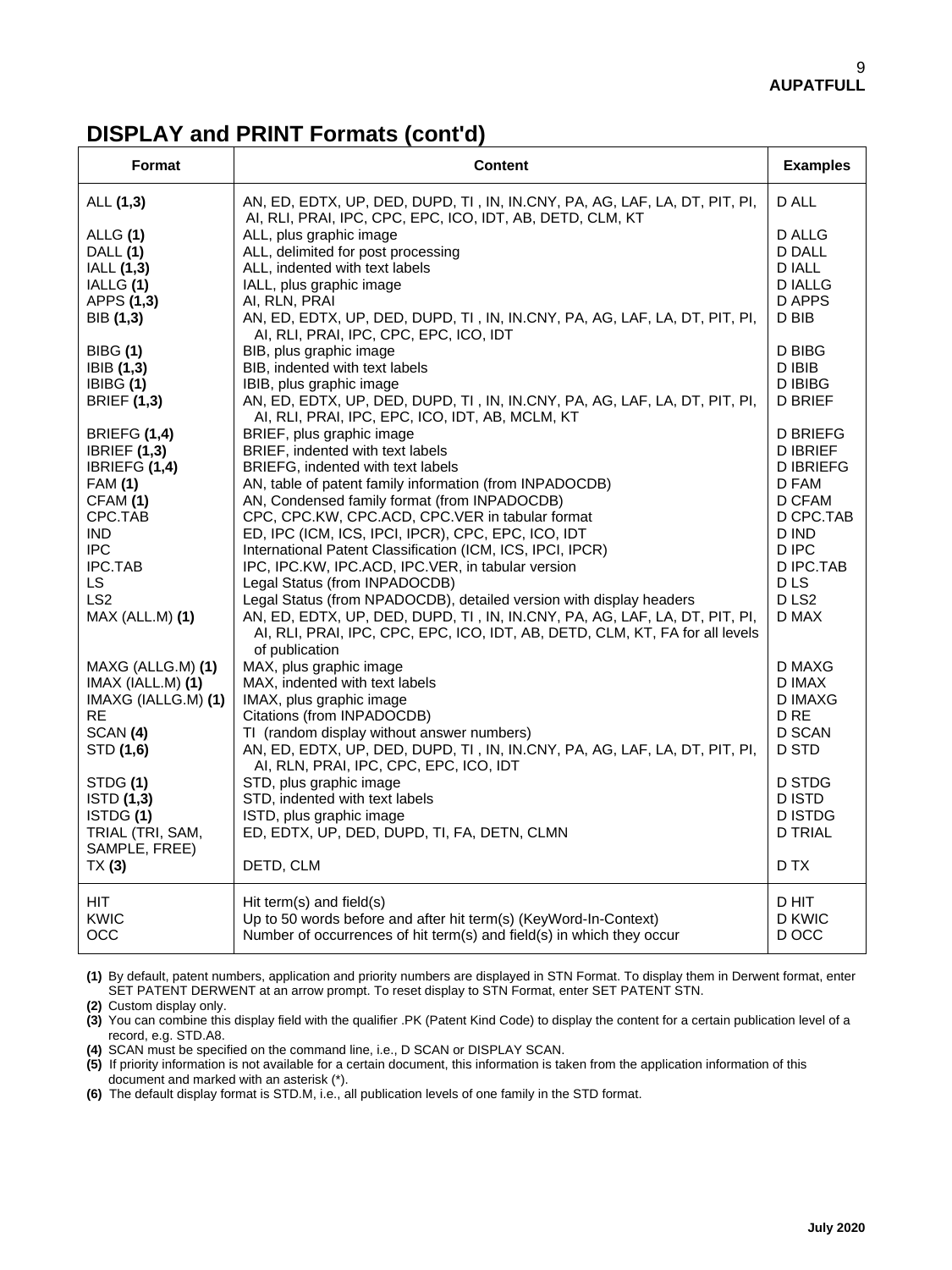# **SELECT, ANALYZE, and SORT Fields**

The SELECT command is used to create E-numbers containing terms taken from the specified field in an answer set.

The ANALYZE command is used to create an L-number containing terms taken from the specified field in an answer set.

The SORT command is used to rearrange the search results in either alphabetic or numeric order of the specified field(s).

You can combine all fields except FA with the qualifier .M to SELECT/ANALYZE the content of all publication levels.

| <b>Field Name</b>                                                        | <b>Field Code</b> | ANALYZE/<br>SELECT (1) | <b>SORT</b> |
|--------------------------------------------------------------------------|-------------------|------------------------|-------------|
| Abstract                                                                 | AB                | Υ                      | N           |
| Agent                                                                    | AG                | Υ                      | Y           |
| <b>Accession Number</b>                                                  | AN                | Y                      | Y           |
| <b>Application Country</b>                                               | AC                | Y                      | N           |
| <b>Application Date</b>                                                  | AD                | Υ                      | N           |
| Application Information                                                  | AI (AP, APPS)     | Y(2)                   | N           |
| <b>Application Year</b>                                                  | AY                | Υ                      | N           |
| Claims                                                                   | <b>CLM</b>        | Υ                      | N           |
| <b>CPC Classification</b>                                                | <b>CPC</b>        | Υ                      | Y           |
| <b>Detailed Description</b>                                              | <b>DETD</b>       | Y(3)                   | N           |
| Document Type                                                            | DT                | Υ                      | Y           |
| <b>Entry Date</b>                                                        | ED                | Υ                      | Υ           |
| <b>Entry Date Full Text</b>                                              | <b>EDTX</b>       | Υ                      | N           |
| European Patent Classification                                           | <b>EPC</b>        | Υ                      | N           |
| <b>Field Availability</b>                                                | FA                | Υ                      | N           |
| Graphic Image Size                                                       | GIS               | Υ                      | N           |
| Graphic Image Type                                                       | <b>GIT</b>        | Υ                      | Υ           |
| International Patent Classification                                      | ТC                | Υ                      | N           |
| Inventor                                                                 | IN(AU)            | Υ                      | Y           |
| Inventor, Country                                                        | IN.CNY            | Υ                      | Υ           |
| ICO (in-computer-only) Classification                                    | ICO               | Υ                      | Υ           |
| <b>IdT</b> Classification                                                | <b>IDT</b>        | Υ                      | Y           |
| IPC (ICM, ICS, ICA, ICI, IPCI, IPCR)                                     | <b>IPC</b>        | Y                      | Υ           |
| IPC, Advanced Level Symbols                                              | IPC.A             | Y(4)                   | N           |
| IPC, Advanced Level Symbols for Invention                                | <b>IPC.AI</b>     | Y(4)                   | Ν           |
| IPC, Initial                                                             | <b>IPCI</b>       | Υ                      | Y           |
| IPC, Main                                                                | <b>ICM</b>        | Υ                      | Y           |
| IPC, Reclassified                                                        | <b>IPCR</b>       | Υ                      | Y           |
| IPC, Reform                                                              | <b>IPC.REF</b>    | Υ                      | N           |
| IPC, Secondary                                                           | <b>ICS</b>        | Υ                      | Υ           |
| <b>Key Terms</b>                                                         | KT                | Υ                      | N           |
| Language                                                                 | LA                | Υ                      | Υ           |
| Language of Filing                                                       | LAF               | Υ                      | Υ           |
| Main Claim                                                               | <b>MCLM</b>       | Υ                      | N           |
| Number of Claims                                                         | <b>CLMN</b>       | Υ                      | N           |
| Number of Paragraphs in DETD                                             | <b>DETN</b>       | Υ                      | N           |
| Occurrence Count of Hit Terms                                            | <b>OCC</b>        | N                      | Y           |
| Patent Applicant/Patentee                                                | PA (CS)           | Υ                      | Υ           |
| <b>Patent Country</b>                                                    | PC                | Υ                      | Υ           |
| Patent Information Publication Type                                      | PIT               | Υ                      | Υ           |
| <b>Patent Kind Code</b>                                                  | PK.               | Υ                      | Y           |
| <b>Patent Number</b>                                                     | PI (PN, PATS)     | Y (default)            | Υ           |
|                                                                          | <b>PNO</b>        | Υ                      | Y           |
| Patent Number, Original<br>Patent Number/Kind Code                       | <b>PNK</b>        | Υ                      | N           |
|                                                                          | IPC.F             |                        | N           |
| Pre-IPC8 Symbols from the ICM and first IPC8 values from<br>2006-present |                   | Y(4)                   |             |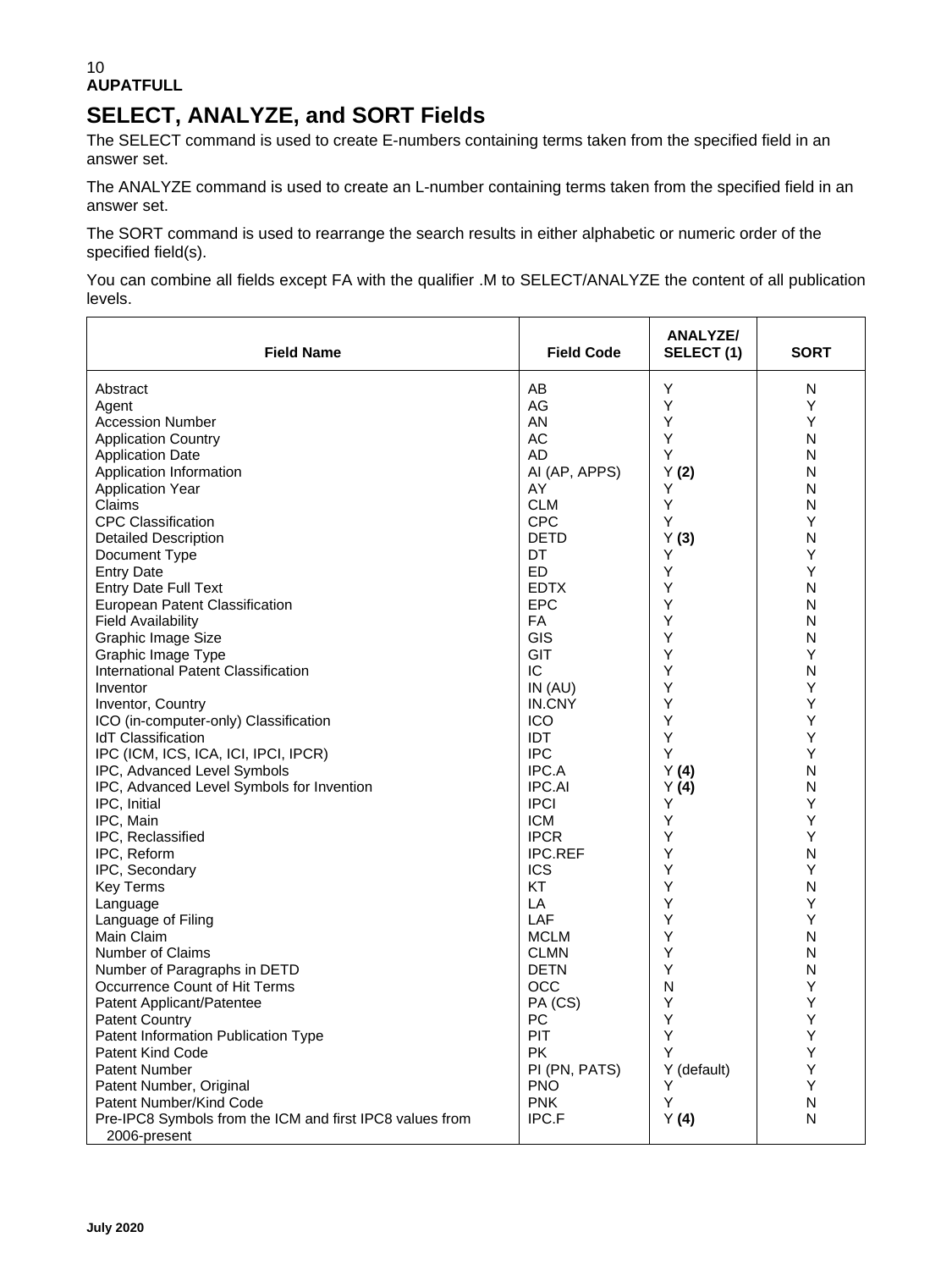### **ANALYZE/ Field Name Field Code SELECT (1) SORT** Priority Country PRC Y Y Priority Date **Priority Date** Priority Date Priority Date Priority Date Priority Date Priority Date Priority Date Priority Date Priority Date Priority Date Priority Date Priority Date Priority Date Priority Date Priority D Priority Date, First PRDF Y Y Priority Number Kind Code PRK Y Y Priority Number PRN (PRAI) Y Y Priority Number, Original PRNO Y Y Priority Year PRY Y Y Priority Year, First  $\begin{array}{c|c|c|c|c} \text{Priority Year, First} & & \text{PPNFF} & & \text{Y} & & \text{Y} & \text{Y} & \text{Y} & \text{Y} & \text{Y} & \text{Y} & \text{Y} & \text{Y} & \text{Y} & \text{Y} & \text{Y} & \text{Y} & \text{Y} & \text{Y} & \text{Y} & \text{Y} & \text{Y} & \text{Y} & \text{Y} & \text{Y} & \text{Y} & \text{Y} & \text{Y} & \text{Y} & \text{Y} & \text{Y} & \text{$ Publication Date PD Y Y Publication Year PY Y Y Related Patent Country RLC Y Y Related Application Number RLN Y Y Related Application Date RLD Y Y

## **SELECT, ANALYZE, and SORT Fields (cont'd)**

**(1)** HIT may be used to restrict terms extracted to terms that match the search expression used to create the answer set, e.g., SEL HIT TI.

Related Application Year RLY Y Y Title TI Y Y Update Date Network and Network and Network and Network and Network and Network and Network and Network and Ne

**(2)** Selects or analyzes application numbers with /AP appended to the terms created by SELECT.

**(3)** Appends /BI to the terms created by SELECT.

**(4)** Appends /IPC to the terms created by SELECT.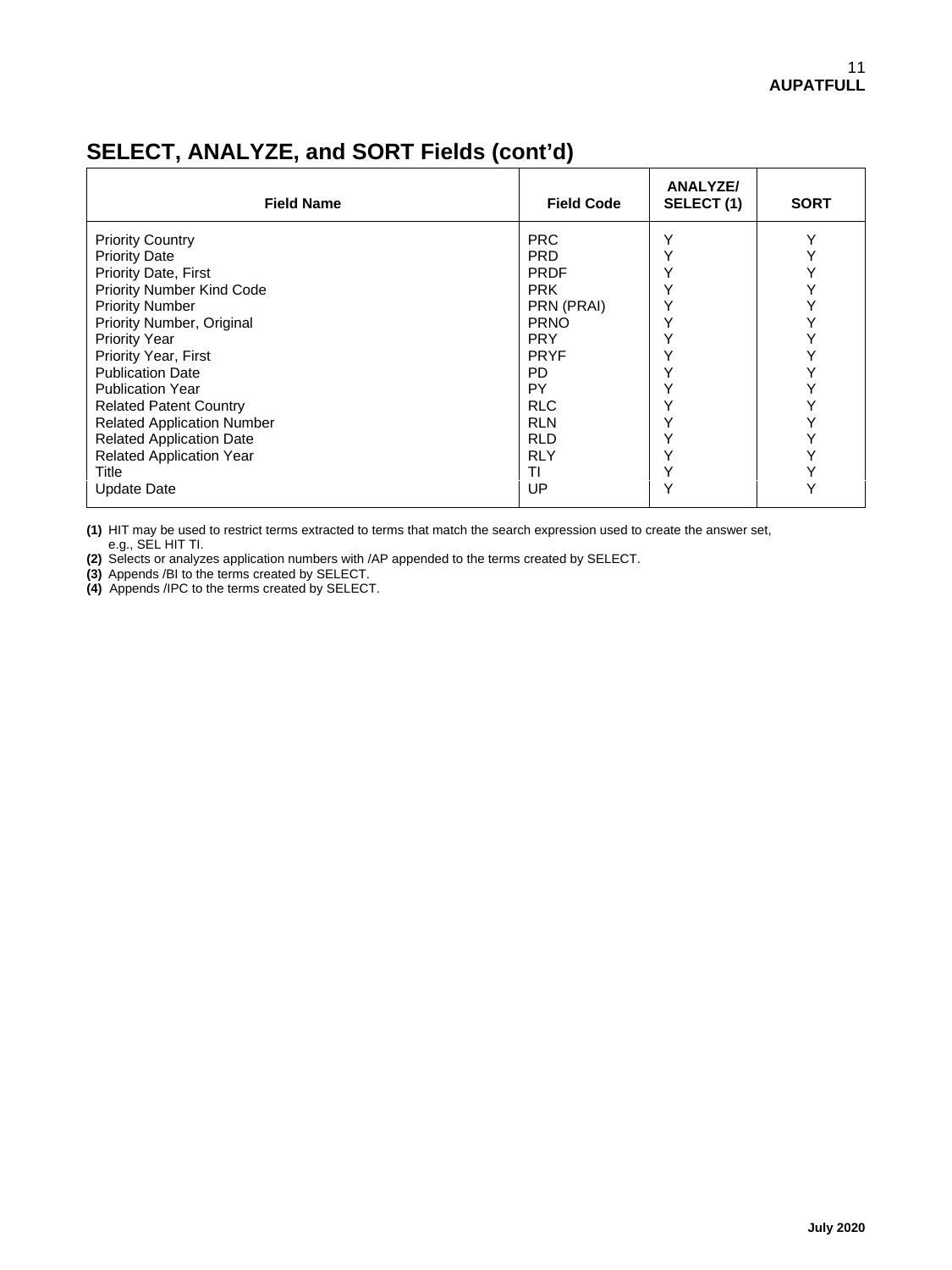## **Sample Records**

# **DISPLAY MAXG (STN format)**

ANSWER 3 OF 135 AUPATFULL COPYRIGHT 2011 LNU on STN.

| AN         | 2009001486 AUPATFULL ED 20110629 UP 20110629 EDTX 20110629           |
|------------|----------------------------------------------------------------------|
|            | DED 20091027 DUPD 20110401                                           |
| TI         | Method for producing ethanol from steam exploded sweet potato by     |
|            | fermentation                                                         |
| IN         | HONGZHANG CHEN; XIAOGUO FU; WEIDONG WANG                             |
| PA         | INSTITUTE OF PROCESS ENGINEERING, CHINESE ACADEMYOF SCIENCES; HU NAN |
|            | OIANGSHENG MEDICINE CO. LTD.                                         |
| LAF        | English                                                              |
| DT         | Patent; (Fulltext)                                                   |
| PIT        | AUA1 OPEN TO PUBLIC INSPECTION [FROM 20010524 ONWARDS]               |
| PI         | 20091015                                                             |
| ΑI         | AU 2009-201220<br>20090327                                           |
| PRAI       | CN 2008-10102979 A 20080328                                          |
|            | CN 2008-10102980 A 20080328                                          |
| IPCI       | C12P0007-10 [I.A]                                                    |
| EPC        | C12P0007-06; C12P0007-10; C12P0019-14                                |
| <b>ICO</b> | Y02E0050-16; Y02E0050-17                                             |
|            |                                                                      |

AB

 A method for producing ethanol from steam-exploded sweet potato by fermentation includes subjecting sweet potato to a steam explosion treatment, subjecting the sweet potato after the steam explosion to saccharification and fermentation, and collecting ethanol produced by the fermentation. The sweet potato can optionally be subjected to a pre-treatment utilizing a short-time, low-pressure steam explosion technology, which omits the long-time cooking process for the starch-based raw material and reduces the energy consumption for

#### DETD

…

 METHOD FOR PRODUCING ETHANOL FROM STEAM EXPLODED SWEET POTATO BY FERMENTATION OurRef: 851019 POF Code: 299774/491920, 491921 The following statement is a full description of this invention, including the best method of performing it known to applicant(s): gcoeq F1090014 (- riU7UUlH Method for Producing Ethanol from Steam Exploded Sweet Potato by Fermentation This application claims priority from Chinese Application No.200810102979.8 filed on 28 March 2008; and from Chinese Application No.200810102980.0 filed on 28 March 2008; the ( contents of which are to be taken as incorporated herein by this reference. CN FIELD OF THE INVENTION The present invention relates to a method for producing ethanol, and particularly, a O (N method for producing ethanol from steam exploded sweet potato by fermentation. <N (N BACKGROUND With the rapid development of the human society, the energy source and resource crisis

 … CLM

> (S| Claims d 1 A method for producing ethanol from steam exploded sweet potato by fermentation, including the steps of: (N 1) subjecting sweet potato to a steam explosion treatment;

 2) subjecting the sweet potato after the steam explosion to saccharification and O (N fermentation; and <N

 3) collecting ethanol produced by the fermentation. 2 The method according to claim 1, wherein the steam explosion treatment is performed in a steam explosion tank under a steam pressure of 0.5-0.8 MPa for 2-4 min.

 3. The method according to claim 1, wherein, in the step 2), the solid-state fermentation is carried out after the saccharification of the steam exploded sweet potato.

…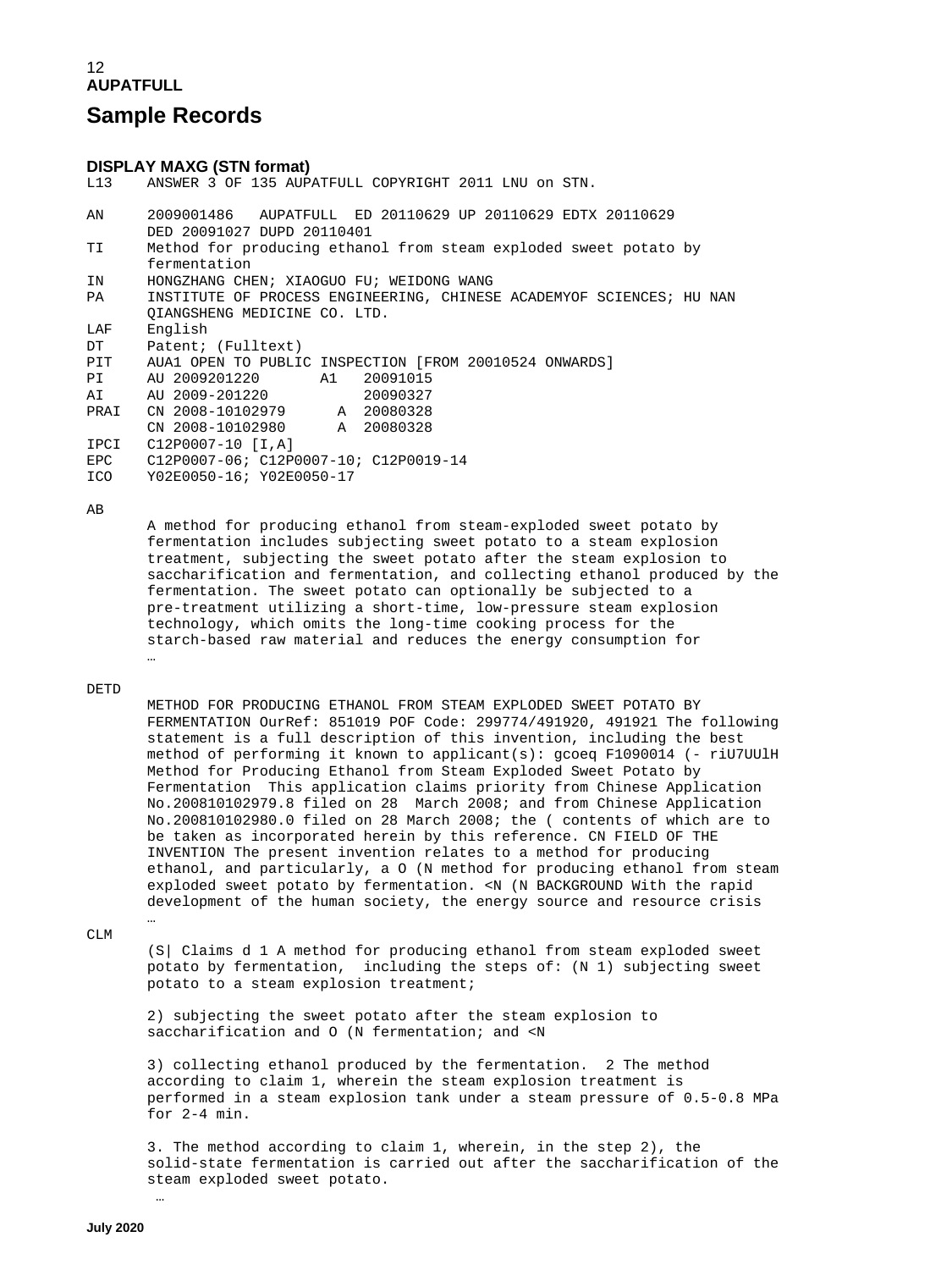| 2009001486 AUPATFULL ED 20110629 UP 20110629 EDTX 20110629<br>DED 20101129 DUPD 20110401 |
|------------------------------------------------------------------------------------------|
| Method for producing ethanol from steam exploded sweet potato by                         |
| fermentation                                                                             |
| HONGZHANG CHEN; XIAOGUO FU; WEIDONG WANG                                                 |
| INSTITUTE OF PROCESS ENGINEERING, CHINESE ACADEMYOF SCIENCES; HU NAN                     |
| OIANGSHENG MEDICINE CO. LTD.                                                             |
| English                                                                                  |
| Patent; (Fulltext)                                                                       |
| AUB2 PATENT PRECEEDED BY A1 or PATENT PROCEEDED BY OPI (FROM 20010524                    |
| ONWARDS 1                                                                                |
| AU 2009201220 B2<br>20101125                                                             |
| AU 2009-201220<br>20090327                                                               |
| CN 2008-10102979 A 20080328                                                              |
| CN 2008-10102980 A 20080328                                                              |
| $C12P0007-10$ [I,A]                                                                      |
| C12P0007-06; C12P0007-10; C12P0019-14                                                    |
| Y02E0050-16; Y02E0050-17                                                                 |
|                                                                                          |

#### AB

 A method for producing ethanol from steam-exploded sweet potato by fermentation includes subjecting sweet potato to a steam explosion treatment, subjecting the sweet potato after the steam explosion to saccharification and fermentation, and collecting ethanol produced by the fermentation. The sweet potato can optionally be subjected to a pre-treatment utilizing a short-time, low-pressure steam explosion technology, which omits the long-time cooking process for the starch-based raw material and reduces the energy consumption for

#### DETD

…

 METHOD FOR PRODUCING ETHANOL FROM STEAM EXPLODED SWEET POTATO BY FERMENTATION Our Ref : 851019 POF Code: 299774/491920, 491921 The following statement is a full description of this invention, including the best method of performing it known to applicant(s): Method for Producing Ethanol from Steam Exploded Sweet Potato by Fermentation FIELD OF THE INVENTION The present invention relates to a method for producing ethanol, and particularly, a method for producing ethanol from steam exploded sweet potato by fermentation. BACKGROUND

#### CT.M

…

 1. A method of producing ethanol from steam exploded sweet potato by fermentation, including the steps of:

 1) subjecting sweet potato to a steam explosion treatment; wherein the steam explosion treatment is performed in a steam explosion tank under a steam pressure of 0.50.8 MPa for 2-4 rain;

 2) subjecting the sweet potato after the steam explosion to saccharification and fermentation; and

3) collecting ethanol produced by the fermentation.

 2. The method according to claim 1, wherein, in the step 2), the solid-state fermentation is carried out after the saccharification of the steam exploded sweet potato.

 3. The method according to claim 2, wherein an glucoamylase is added in an amount of 100-150 U glucoamylase/g dry steam exploded sweet potato, and the saccharification is performed at 55-60.degree.Cfor 20-60 rain; and then, (NH4 )2 SO4 , K-H2 PO4 and activated yeast are added, and the fermentation is performed for 48-60 h under a condition of 30-35.degree.C, wherein, the addition amount of (NH4 )2 SO4 is 0.1-0.15 g (NHa)2 SO4 /]00 g sweet potato, the addition amount of KH2 PO4 is 0.1-0.2 g KHzPO4 /100 g sweet potato, and the addition amount of said yeast is 0.10-0.30 g yeast/100 g sweet potato.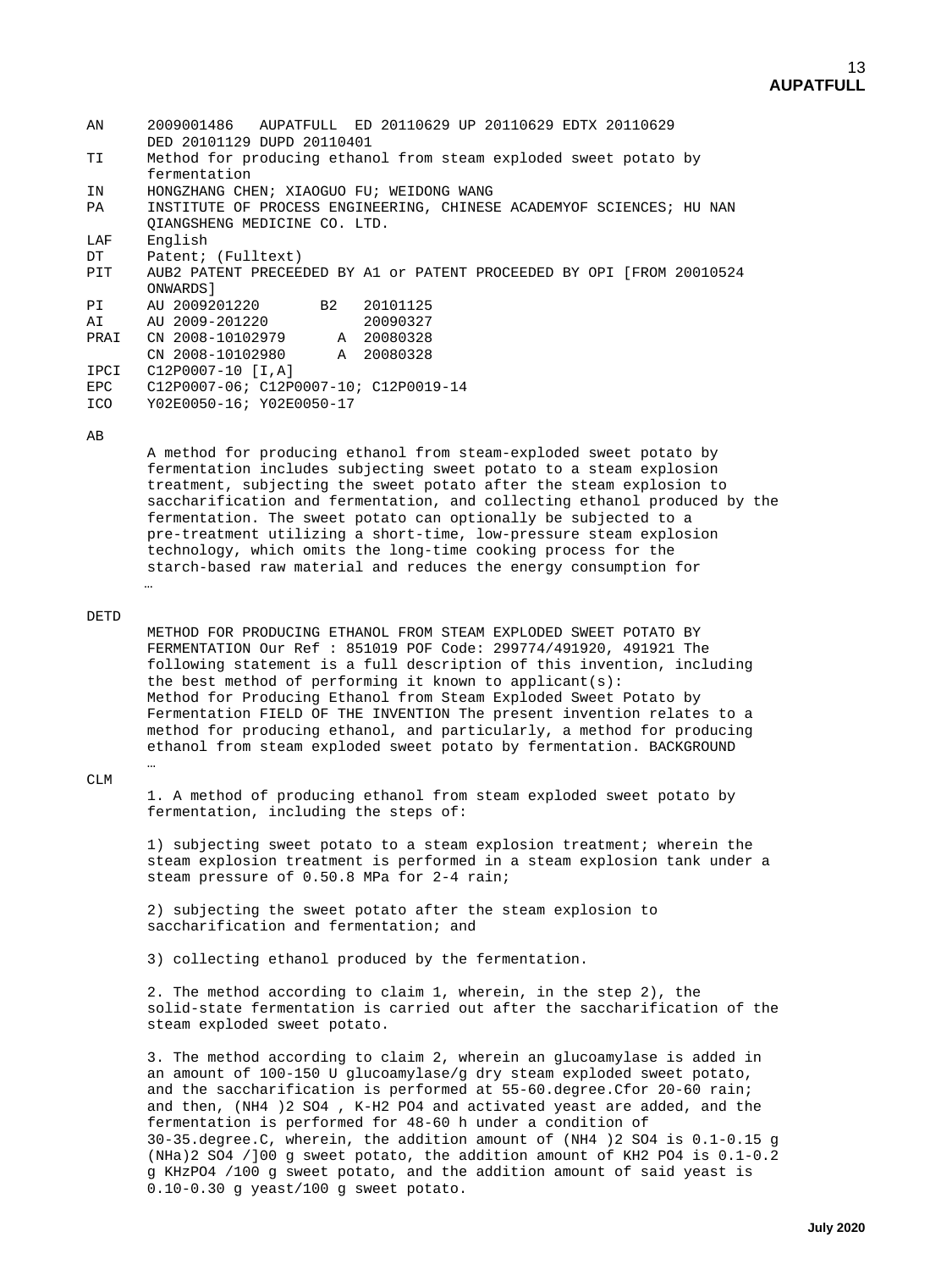| AN   | 2009001486 AUPATFULL ED 20110629 UP 20110629 EDTX 20110629                                     |
|------|------------------------------------------------------------------------------------------------|
| TI   | DED 20110124 DUPD 20110401<br>Method for producing ethanol from steam exploded sweet potato by |
|      | fermentation                                                                                   |
| IN   | HONGZHANG CHEN; XIAOGUO FU; WEIDONG WANG                                                       |
| PA   | INSTITUTE OF PROCESS ENGINEERING, CHINESE ACADEMYOF SCIENCES; HU NAN                           |
|      | OIANGSHENG MEDICINE CO. LTD.                                                                   |
| LAF  | English                                                                                        |
| DT   | Patent; (Fulltext)                                                                             |
| PIT  | AUB8 CORRECTED FIRST PAGE OF GRANTED DOC. [FROM 20010524 ONWARDS]                              |
| PI   | AU 2009201220<br><b>B8</b><br>20110120                                                         |
| AI   | AU 2009-201220<br>20090327                                                                     |
| PRAI | CN 2008-10102979 A 20080328                                                                    |
|      | A 20080328<br>CN 2008-10102980                                                                 |
| IPCI | C12P0007-10 [I.A]                                                                              |
| EPC  | $C12P0007-06; C12P0007-10; C12P0019-14$                                                        |
| ICO  | Y02E0050-16; Y02E0050-17                                                                       |
|      |                                                                                                |

AB

 A method for producing ethanol from steam-exploded sweet potato by fermentation includes subjecting sweet potato to a steam explosion treatment, subjecting the sweet potato after the steam explosion to saccharification and fermentation, and collecting ethanol produced by the fermentation. The sweet potato can optionally be subjected to a pre-treatment utilizing a short-time, low-pressure steam explosion technology, which omits the long-time cooking process for the starch-based raw material and reduces the energy consumption for

#### DETD

…

 METHOD FOR PRODUCING ETHANOL FROM STEAM EXPLODED SWEET POTATO BY FERMENTATION Our Ref : 851019 POF Code: 299774/491920, 491921 The following statement is a full description of this invention, including the best method performing it known to applicant(s): Method for Producing Ethanol from Steam Exploded Sweet Potato by Fermentation FIELD OF THE INVENTION The present invention relates to a method for producing

#### … CLM

 1. A method of producing ethanol from steam exploded sweet potato by fermentation, including the steps of:

 1) subjecting sweet potato to a steam explosion treatment; wherein the steam explosion treatment is performed in a steam explosion tank under a steam pressure of 0.50.8 MPa for 2-4 rain;

 2) subjecting the sweet potato after the steam explosion to saccharification and fermentation; and

3) collecting ethanol produced by the fermentation.

 2. The method according to claim 1, wherein, in the step 2), the solid-state fermentation is carried out after the saccharification of the steam exploded sweet potato.

 3. The method according to claim 2, wherein an glucoamylase is added in an amount of 100-150 U glucoamylase/g dry steam exploded sweet potato, and the saccharification is performed at 55-60.degree.Cfor 20-60 min; and then, (NH 4 ) 2 SO 4 , K-H 2 PO 4 and activated yeast are added, and the fermentation is performed for 48-60 h under a condition of 30-35.degree.C, wherein, the addition amount of 0NIH 4 ) 2 50 4 is 0.1-0.15 g (NH 4 ) 2 SO 4 /100 g sweet potato, the addition amount of KH 2 PO 4 is 0.1-0.2 g KH 2 PO 4 /100 g sweet potato, and the addition amount of said yeast is 0.10-0.30 g yeast/100 g sweet potato.

…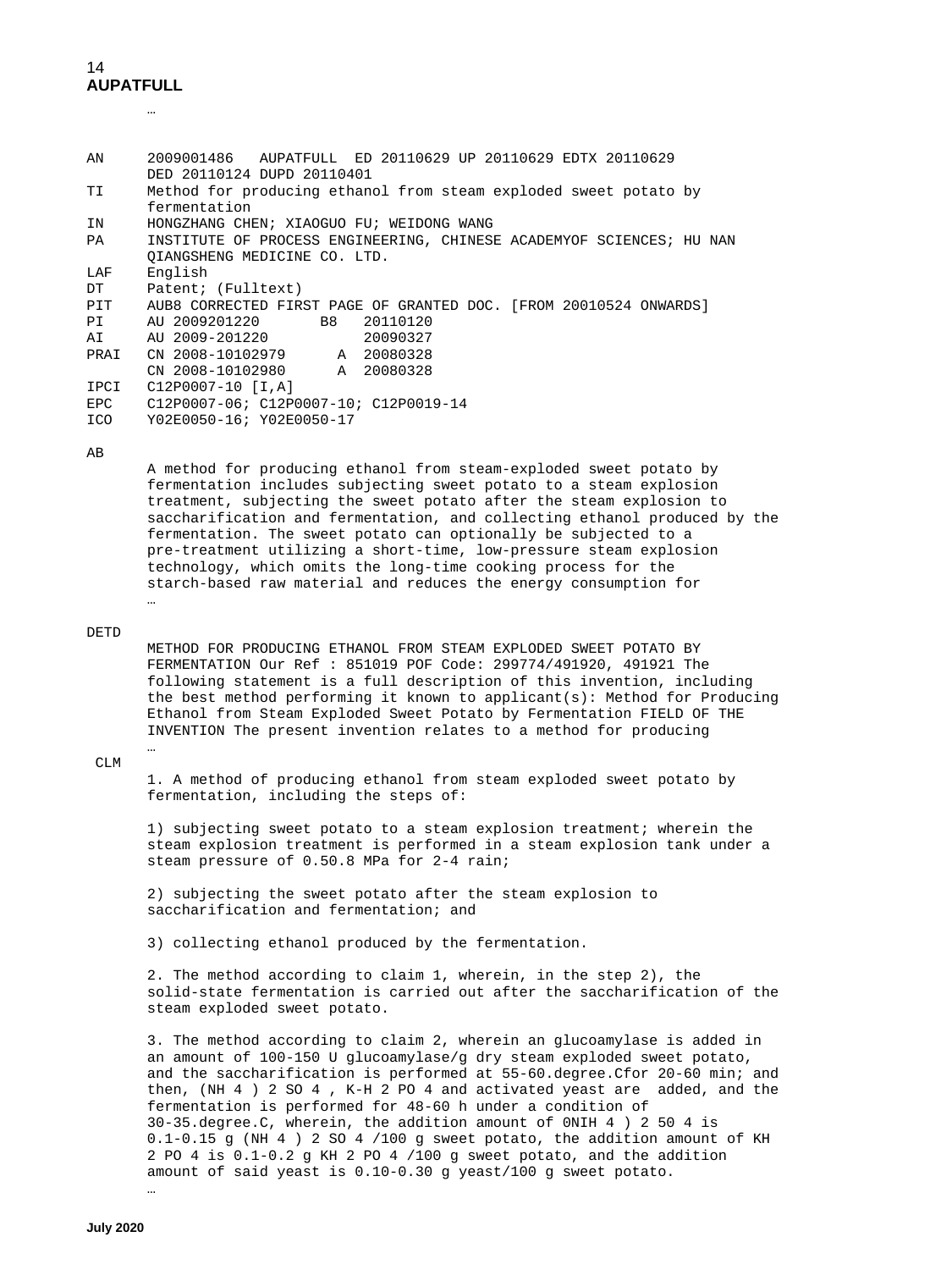### **DISPLAY BRIEF**

| ΑN   | 2006008329 AUPATFULL ED 20110630 UP 20120130                  |
|------|---------------------------------------------------------------|
|      | DED 20071221 DUPD 20120127                                    |
| TI   | Pyrolysis method and apparatus                                |
| IN   | Dam-Johansen, Kim; Jensen, Peter A.; Bech, Niels              |
| PA   | DANMARKS TEKNISKE UNIVERSITET;                                |
| AG   | FB Rice & Co, Level 23 44 Market Street, Sydney, NSW, 2000    |
| LAF  | English                                                       |
| LA   | English                                                       |
| DT   | Patent                                                        |
| PIT  | AUA1 OPEN TO PUBLIC INSPECTION [FROM 20010524 ONWARDS]        |
| PI   | AU 2006243568<br>A1<br>20061109                               |
| AI   | AU 2006-243568<br>20060503                                    |
| RLN  | 20060503<br>WO 2006-DK241                                     |
| PRAI | US 2005-676959P<br>20050503                                   |
|      | EP 2005-76034<br>20050503                                     |
| ICM  | C10B053-02                                                    |
| ICS  | C10B047-22; C10C005-00                                        |
| IPCI | $C10B0053-02$ [I,A]; $C10B0047-22$ [I,A]; $C10C0005-00$ [I,A] |
| EPC  | C10B0047-22; C10B0053-02; C10C0005-00                         |
| ICO  | Y02E0050-14                                                   |
|      |                                                               |

AB

 A method for collecting biomass, such as straw, and for producing a pyrolysis liquid, such as oil or tar, from the biomass, comprises the step of collecting the biomass from a growth site, e.g. a field, by means of a mobile unit. The biomass is continuously fed into a pyrolysis apparatus (200) accommodated by the mobile unit, as the mobile unit is moved across the growth site. While the biomass is processed in the pyrolysis apparatus, further biomass is simultaneously being collected. …

AN AN 2006008329 AUPATFULL ED 20110630 UP 20120130 EDTX 20110630 DED 20080111 DUPD 20120127<br>TI Pyrolysis method and appar TI Pyrolysis method and apparatus<br>IN Dam-Johansen, Kim: Jensen, Pet IN Dam-Johansen, Kim; Jensen, Peter A.; Bech, Niels PA DANMARKS TEKNISKE UNIVERSITET;<br>AG FB Rice & Co, Level 23 44 Mark AG FB Rice & Co, Level 23 44 Market Street, Sydney, NSW, 2000<br>LAF English LAF English<br>LA English LA English<br>DT Patent; DT Patent; (Fulltext)<br>PIT AUA2 AMENDED POST ( PIT AUA2 AMENDED POST OPEN TO PUBL. INSPEC. [FROM 20010524 ONWARDS]<br>PT AU 2006243568 (20061109 PI AU 2006243568 A2 20061109<br>AT AU 2006-243568 20060503 AI AU 2006-243568 20060503<br>RLN WO 2006-DK241 20060503 RLN WO 2006-DK241 20060503<br>
PRAI US 2005-676959P 20050503 9 1005-676959P 20050503<br>PE 2005-76034 20050503 EP 2005-76034<br>ICM C10B053-02 ICM C10B053-02 C10B047-22; C10C005-00 IPCI C10B0053-02 [I,A]; C10B0047-22 [I,A]; C10C0005-00 [I,A]<br>EPC C10B0047-22; C10B0053-02; C10C0005-00 EPC C10B0047-22; C10B0053-02; C10C0005-00<br>ICO Y02E0050-14 Y02E0050-14

AB

 A method for collecting biomass, such as straw, and for producing a pyrolysis liquid, such as oil or tar, from the biomass, comprises the step of collecting the biomass from a growth site, e.g. a field, by means of a mobile unit. The biomass is continuously fed into a pyrolysis apparatus (200) accommodated by the mobile unit, as the mobile unit is moved across the growth site. While the biomass is processed in the pyrolysis apparatus, further biomass is simultaneously being collected. …

MCLM

 1. A method for producing pyrolysis liquid from biomass, comprising the step of decomposing the biomass into pyrolysis liquid, char and pyrolysis gas in a fast pyrolysis process, the method comprising the steps of: -